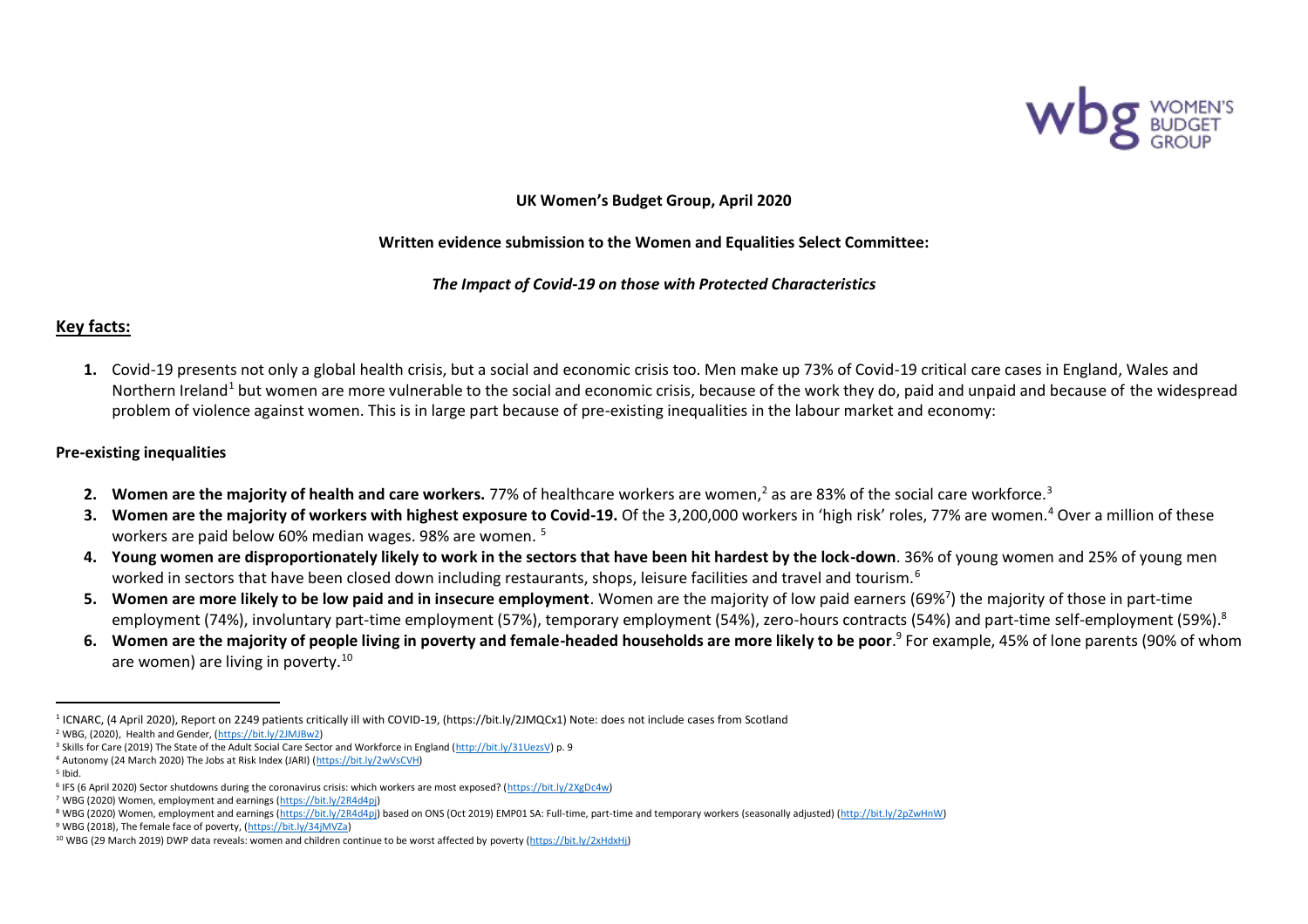- **7. Pre Covid-19, women were more likely to struggle with debt and bills.** 39% of women and 34% of men reported it was a struggle to keep up with bills, some or most of the time, 26% of women and 23% of men said they ran out of money by the end of the month and 29% of women and 23% of men said they would not be able to make ends meet for a month or less if they lost their main source of income.<sup>11</sup>
- 8. On average, women carry out 60% more unpaid work than men.<sup>12</sup> This means they earn less, own less and are more likely to be living in poverty.
- *9.* **Women are more likely to experience domestic and sexual violence and abuse.** 20% of women and 4% of men have suffered sexual assault, including attempts, since age 16, equivalent to an estimated 3.4 million women and 631,000 men. <sup>13</sup> More than 1 in 4 women will experience domestic abuse during her lifetime<sup>14</sup>: that is 1.3 million women under 60 in the last year alone. **<sup>15</sup>**
- **10. Women are the majority (67%) of people living in homelessness**, with single parents making up two-thirds of homeless families with children.<sup>16</sup>

## **Key issues for women:**

*\*Protected characteristics intersect. The different challenges facing different groups of women are outlined in Annex 1: points 104-111.* 

- **11.** These inequalities are now becoming pronounced and exacerbated, manifesting in serious problems for many women and girls across the country, especially those who are multiply marginalised by race, ethnicity, income or disability:
- **12.** Women are the majority of healthcare workers struggling with adequate personal protective equipment (PPE) and testing. There are knock-on effects for other areas of health particularly affecting women.
- **13.** Women are the majority of care workers trying to deal with this crisis in an already severely overstretched sector, without adequate PPE. The Government's relaxation of social care standards is cause for concern for many elderly and disabled women.
- 14. There are gaps in the Government's salary retention schemes for employees and self-employed, which particularly affect women. Pregnant women are at risk of discrimination and workers on zero hours or casual contracts may be made redundant rather than furloughed.
- **15.** Gaps in the social security system disproportionately affect women including amount and eligibility for Statutory Sick Pay (SSP), weaknesses in Universal Credit (UC), arbitrary limits and caps and inadequate provisions for renters.
- **16.** With schools and nurseries closed, the huge increase in responsibility for unpaid care work is falling to women, often without the resources or equipment to cope.
- **17.** Violence Against Women and Girls (VAWG) is already increasing in 'lockdown,' while support organisations remain underfunded.
- **18.** Migrant women still have no recourse to public funds, leaving them exceptionally vulnerable to poverty and destitution.
- **19.** Undocumented migrants may fear using the health service due to links with immigration enforcement. Maintaining social distancing in detention centres as in prisons - is near impossible, putting both staff and detainees at high risk.

<sup>11</sup> ONS (2 April 2020) Early indicator estimates from the Wealth and Assets Survey: April 2018 to September 2019 [\(https://bit.ly/34fc1bK\)](https://bit.ly/34fc1bK)

<sup>12</sup> ONS (10 November 2016) 'Women shoulder the responsibility of 'unpaid work' [\(https://bit.ly/2KBdnG9\)](https://bit.ly/2KBdnG9)

<sup>13</sup> Sexual offences in England and Wales: year ending March 2017, ONS, 201[8 https://bit.ly/2C0Y83y](https://bit.ly/2C0Y83y) 

<sup>14</sup> ONS, 2018, Domestic abuse: findings from the Crime Survey for England and Wales: year ending March 201[8 https://bit.ly/34cTZp8](https://bit.ly/34cTZp8)

<sup>15</sup> ONS, 2018, Domestic abuse: findings from the Crime Survey for England and Wales: year ending March 201[8 https://bit.ly/34cTZp8](https://bit.ly/34cTZp8)

of the 2 million adults who suffered domestic abuse in the last year, 695,000 of these were men. Figures for year ending March 2018.

<sup>16</sup> WBG (2019) A Home of Her Own: Housing and Women [\(http://bit.ly/2L9c9Ts\)](http://bit.ly/2L9c9Ts)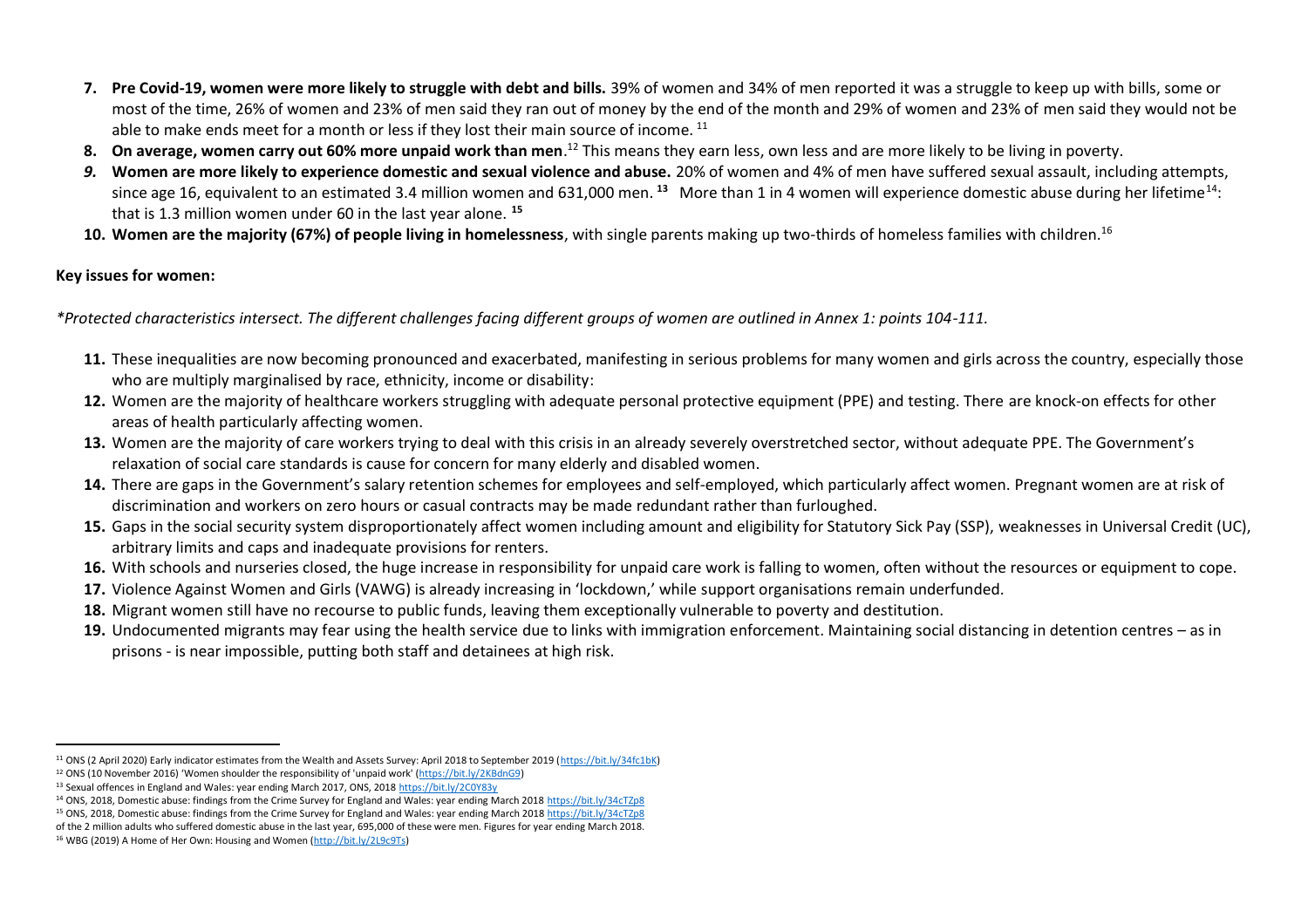#### **Introduction**

- **20.** The UK Women's Budget Group is a network of academics, women's organisations and social policy experts which analyses the impact of economic policy on women and men and promote alternatives for a more gender equal future. We very much welcome this inquiry. and focus the majority of our response on the impact on women as those with protected characteristics as well as focusing on how other characteristics including ethnicity, race and disability intersect.
- 21. This submission focusses on the impact of the Covid-19 crisis on women, including women who experience intersecting inequalities as a result of ethnicity, race, disability and income. Our submission is informed by our latest report: [Crises Collide: Women and Covid-19.](https://wbg.org.uk/analysis/uk-policy-briefings/crises-collide-women-and-covid-19/) The bulk of evidence below answers these three questions from the Committee and how they relate to women's experiences: *How have people have been affected by the illness or the response to it? Have there been specific impacts on people due to them having a protected characteristic? Are there any unforeseen consequences to measures brought in to ease the burden on frontline staff?*
- *22.* However, we begin by outlining recommendations for urgent action to mitigate the worst effects of this crisis in response to the latter questions:

| <b>Theme</b>      | What needs to change or improve, which could be acted on in three weeks' time;                                                                                                                                                                                                                                                                                                                                                                                                                                                                                                                                                                                                                                                                                                                                                                                                                                                                                                                                                                                                                                                                                                                                                                                           | What needs to change or improve, which could be acted<br>on in 6 months' time.                                                                                                                                                                                                   |
|-------------------|--------------------------------------------------------------------------------------------------------------------------------------------------------------------------------------------------------------------------------------------------------------------------------------------------------------------------------------------------------------------------------------------------------------------------------------------------------------------------------------------------------------------------------------------------------------------------------------------------------------------------------------------------------------------------------------------------------------------------------------------------------------------------------------------------------------------------------------------------------------------------------------------------------------------------------------------------------------------------------------------------------------------------------------------------------------------------------------------------------------------------------------------------------------------------------------------------------------------------------------------------------------------------|----------------------------------------------------------------------------------------------------------------------------------------------------------------------------------------------------------------------------------------------------------------------------------|
| <b>Healthcare</b> | Collect and publish sex-disaggregated data and data disaggregated by other<br>relevant characteristics so that response is targeted, and we can learn the<br>different health impact of this pandemic.<br>Healthcare staff, including those in invisible but highly exposed roles such as<br>cleaning, should be provided with the appropriate PPE, testing and guidance to<br>ensure they are as safe as possible.<br>Testing for all working in the NHS should be rolled out as quickly as possible<br>Refugees should be allowed to work, especially if they have medical qualifications<br>in their countries<br>Decisions about treatment for Covid-19 should respect the human rights of<br>disabled people, people with serious health conditions and older people. It should<br>not be denied to people who would benefit based on assumptions about their<br>quality of life.<br>Conversations about end of life care, including Do Not Resuscitate forms should<br>be approached with sensitivity. No one should be pressured to refuse treatment.<br>Relaxing of social care, mental health and child protection regulations must be<br>vigilantly reviewed for its impact on disabled, elderly and vulnerable and<br>standards restored as soon as possible. | Review and increase funding of all NHS services so<br>that they are better equipped for crises.<br>Prepare for increase in demand for other health<br>services once the number of Covid-19 related cases<br>has eased.<br>Review staff pay and training in line with their value |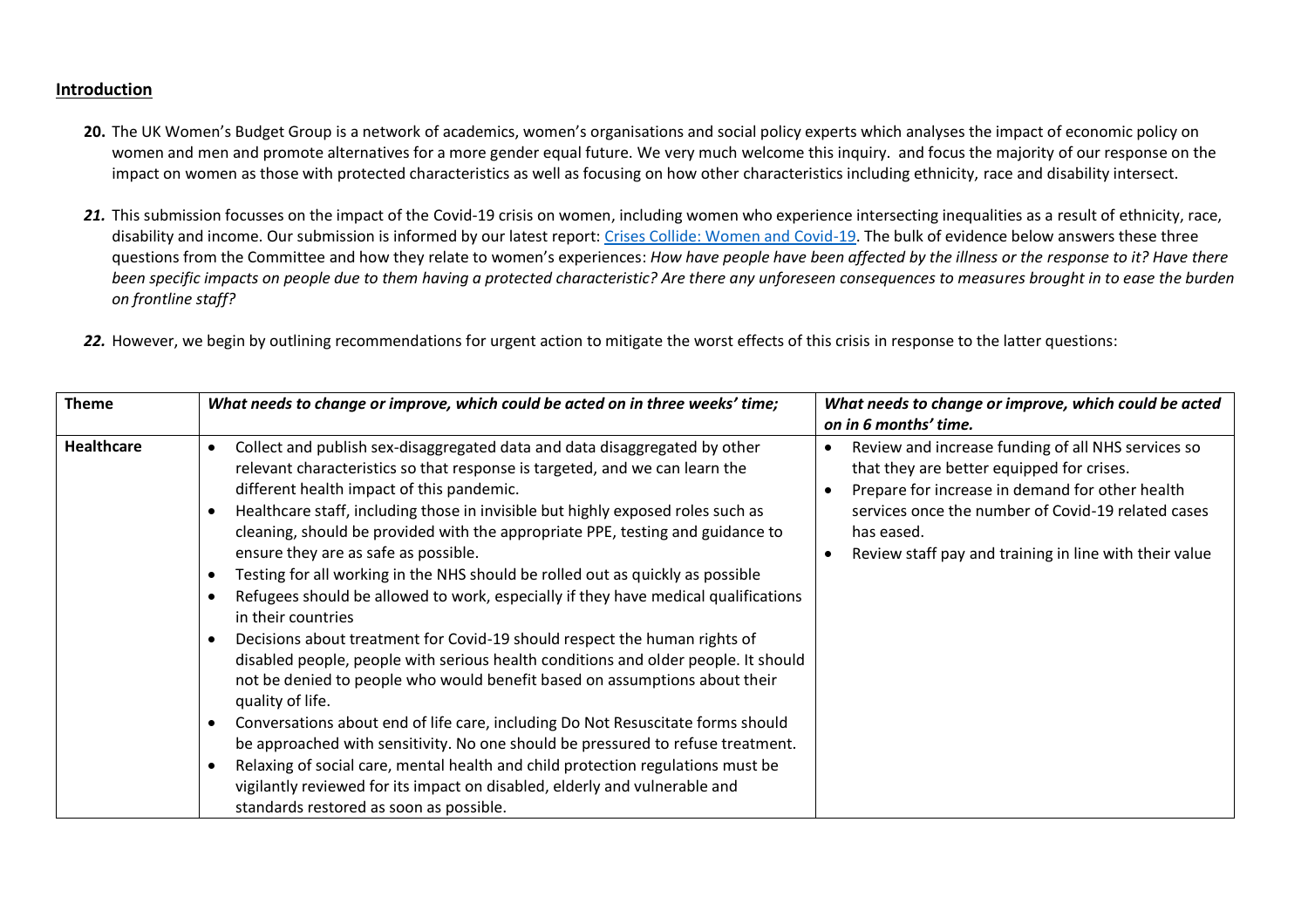|                    | Healthcare charging should be suspended for all pregnant women and new<br>mothers and the NHS reverted to its original universal and collective responsibility                                                                                                                                                                                                                                                                                                                                                                                                                                    |                                                                                                                                                                                                                                                                                                                                                                                                                                          |
|--------------------|---------------------------------------------------------------------------------------------------------------------------------------------------------------------------------------------------------------------------------------------------------------------------------------------------------------------------------------------------------------------------------------------------------------------------------------------------------------------------------------------------------------------------------------------------------------------------------------------------|------------------------------------------------------------------------------------------------------------------------------------------------------------------------------------------------------------------------------------------------------------------------------------------------------------------------------------------------------------------------------------------------------------------------------------------|
|                    | principles.                                                                                                                                                                                                                                                                                                                                                                                                                                                                                                                                                                                       |                                                                                                                                                                                                                                                                                                                                                                                                                                          |
|                    | Women across the UK should be able to take abortion pills at home.                                                                                                                                                                                                                                                                                                                                                                                                                                                                                                                                |                                                                                                                                                                                                                                                                                                                                                                                                                                          |
| <b>Social care</b> | Give local authorities the power to take over care providers and expand local<br>$\bullet$<br>provision, provided they employ workers directly on contracts similar to those<br>used in the NHS.<br>Amend the Immigration Bill so that it does not disqualify and discriminate against<br>care workers whose starting salaries are below the minimum salary threshold, the<br>majority of whom are women. Currently, 1 in 5 care workers are foreign nationals,<br>1 in 7 are from outside the EU.<br>Co-ordinated strategy for care homes: a clear Government strategy is needed to<br>$\bullet$ | Reinstate, and support with central Government<br>funding, the legal duty on councils to provide social<br>care to all who are eligible as soon as possible.<br>Require care providers to offer all care workers<br>contracts that: guarantee them employment for the<br>hours they are willing to work at wages comparable<br>with those working in similar jobs for the NHS, while<br>urgently developing their training on a par with |
|                    | support residents of care homes and all those receiving care in their own homes<br>or other locations, whether their carers are paid or unpaid.<br>Clear strategy to support all care workers: Similarly, a clear and specific strategy<br>$\bullet$                                                                                                                                                                                                                                                                                                                                              | public health care workers.<br>Establish a national body in England in line with the<br>other countries in the UK, to develop and oversee<br>this.                                                                                                                                                                                                                                                                                       |
|                    | is needed to support care workers, in both residential and home care, and unpaid<br>carers. This also needs to include sufficient funding to support those whose<br>income falls as a result of this crisis. It is particularly important that paid care<br>workers do not feel that they cannot afford to take time off work when not to do                                                                                                                                                                                                                                                      | Recognise and accredit the skills of experienced care<br>workers and involve them in training and mentoring<br>new recruits<br>$\bullet$                                                                                                                                                                                                                                                                                                 |
|                    | so would put their own, the clients' or their families' health at risk;<br>Wage levels of all care workers should be immediately raised to at least the Real<br>$\bullet$<br>Living Wage level (as has already been done in Scotland <sup>17</sup> )<br>Appropriate PPE equipment must be readily available to all caring for others<br>$\bullet$<br>outside their immediate household. This is necessary to protect them, those they<br>care for and those that they live with.                                                                                                                  | Push ahead with a white paper for the social care<br>sector reform so desperately needed to design a<br>more crisis-resilient and compassionate system which<br>is well integrated with health services at every level,<br>and treats workers and carers with respect and<br>dignity, through high quality training, job security and<br>much improved pay.                                                                              |
|                    | Testing of care workers in all settings, including residential and domiciliary care,<br>$\bullet$<br>hospices and psychiatric units should be of as high priority as testing of NHS staff.<br>Additionally, so that infection is not unnecessarily taken into care homes, people<br>being discharged into them from hospital should be given priority testing for the<br>virus, alongside critical NHS staff.<br>Technical solutions to stop visits: working with technology companies, the<br>Government should support care homes and providers to put in place                                 | There will also need to be considerate investment<br>and thought taken to ensure enough childcare is<br>available when parents return to work. Even prior to<br>this crisis, there were serious problems with the<br>supply, access and affordability of childcare <sup>18</sup> and<br>with many parents unable to keep up payment, there                                                                                               |

<sup>17</sup> <https://news.gov.scot/news/pay-rise-for-social-care-staff>

<sup>&</sup>lt;sup>18</sup> WBG, (2020), Childcare: Key policy issues, [\(https://bit.ly/34nxXkQ\)](https://bit.ly/34nxXkQ)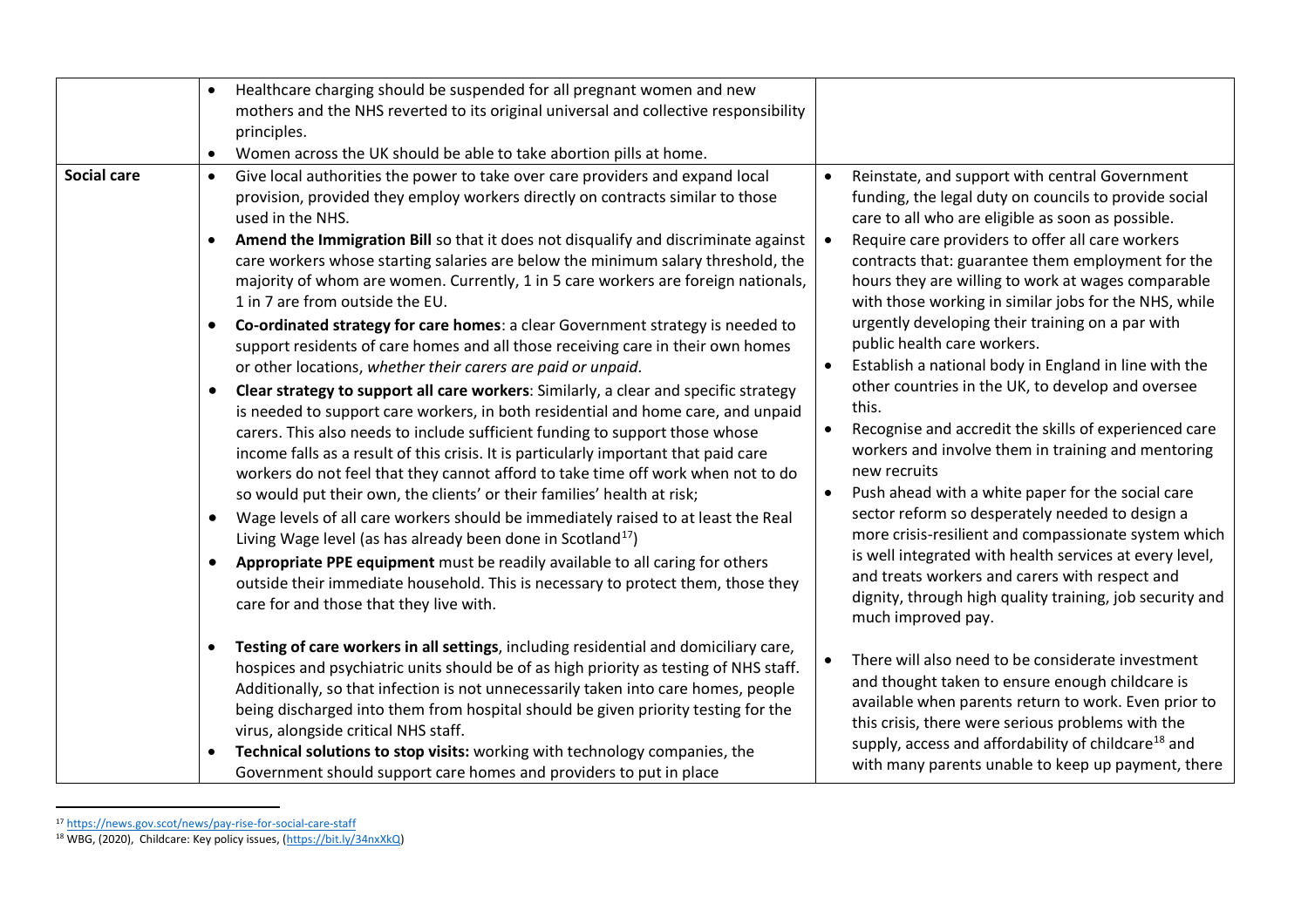|                        | arrangements to ensure continued contact with those receiving care in isolation<br>and their loved ones.<br>Data collection and reporting: The impact of the virus on the morbidity and<br>$\bullet$<br>mortality of those being cared for in care homes and the community should be<br>measured and reported on.                                                                                                                                                                                                                                                                                                                                                                                                                                                                                                                                                                                                                                                                                                                                                                                                                                                                                                                                                                                                                                                                                                                                                                                                                                                                                                                                                                                                                                                                                                                                                                                 | is a risk centres will closing leading to a post<br>lockdown shortage.<br>Covid-19 has exposed the precarity of our social<br>infrastructure from education to, health, social and<br>childcare. Rebuilding from the crisis and restarting<br>the economy will require substantial investment in<br>social infrastructure.                                                                                                                                                                                                                                                                                                                                                                                                                                                 |
|------------------------|---------------------------------------------------------------------------------------------------------------------------------------------------------------------------------------------------------------------------------------------------------------------------------------------------------------------------------------------------------------------------------------------------------------------------------------------------------------------------------------------------------------------------------------------------------------------------------------------------------------------------------------------------------------------------------------------------------------------------------------------------------------------------------------------------------------------------------------------------------------------------------------------------------------------------------------------------------------------------------------------------------------------------------------------------------------------------------------------------------------------------------------------------------------------------------------------------------------------------------------------------------------------------------------------------------------------------------------------------------------------------------------------------------------------------------------------------------------------------------------------------------------------------------------------------------------------------------------------------------------------------------------------------------------------------------------------------------------------------------------------------------------------------------------------------------------------------------------------------------------------------------------------------|----------------------------------------------------------------------------------------------------------------------------------------------------------------------------------------------------------------------------------------------------------------------------------------------------------------------------------------------------------------------------------------------------------------------------------------------------------------------------------------------------------------------------------------------------------------------------------------------------------------------------------------------------------------------------------------------------------------------------------------------------------------------------|
| <b>Social security</b> | Lift restrictions on benefits that are untenable during the outbreak: LHA rates<br>should be raised to the 50 <sup>th</sup> percentile; the benefit cap, under-occupancy penalty,<br>and two child limit should be lifted; the personal allowance in Universal Credit<br>and working tax credit further increased and sanctions and conditionality must be<br>suspended without exception.<br>Get Universal Credit to families sooner by making budgeting advances non-<br>$\bullet$<br>repayable grants: Currently families are having to wait five weeks for a payment,<br>or accrue debt in the form of a Budgeting Advance, which is only available as a<br>loan. During the crisis the Government should convert this into a non-repayable<br>grant.<br>Increase Employment Support Allowance payments in line with the rise in<br>Universal Credit and Working Tax Credit: at present, up to 2m disabled people<br>have been left behind by the necessary and welcome increase in payments for<br>other benefits.<br>Increase Child Benefit, to £50 per child: the Covid-19 outbreak threatens to<br>$\bullet$<br>exacerbate child poverty, and is likely to increase costs for households. A<br>temporary uplift is necessary to ensure children do not lose out.<br>Lift the 'No Recourse to Public Funds' condition: Excluding migrant women from<br>$\bullet$<br>support risks exposing them to the virus, which threatens the public health<br>response; and fails to recognise the vital role many migrant workers are playing in<br>combating the pandemic.<br>Introduce part-time furlough: The furlough scheme has been expanded to include<br>$\bullet$<br>parents and carers. This is a welcome step, but many could still be working part-<br>time if the design allowed it. Failing to introduce this , risks widening the gender<br>pay gap, and diminishing economic output. | Recognise that the economic impact of Covid-19 will<br>$\bullet$<br>last far longer than the impact on public health.<br>Take action to protect women who have taken<br>$\bullet$<br>furlough because of caring responsibilities or<br>pregnancy are not unfairly targeted for redundancy<br>once the furlough payments stop.<br>Prepare for widespread economic hardship, debt and<br>$\bullet$<br>redundancy which will impact the worst off most.<br>Design a genuine safety net to help people cope with<br>increases in debt once repayment freezes are lifted.<br>Extend protections against evictions.<br>Do not repeal these changes to the Covid-19<br>outbreak in recognition that the economic impact will<br>last far longer than the impact on public health. |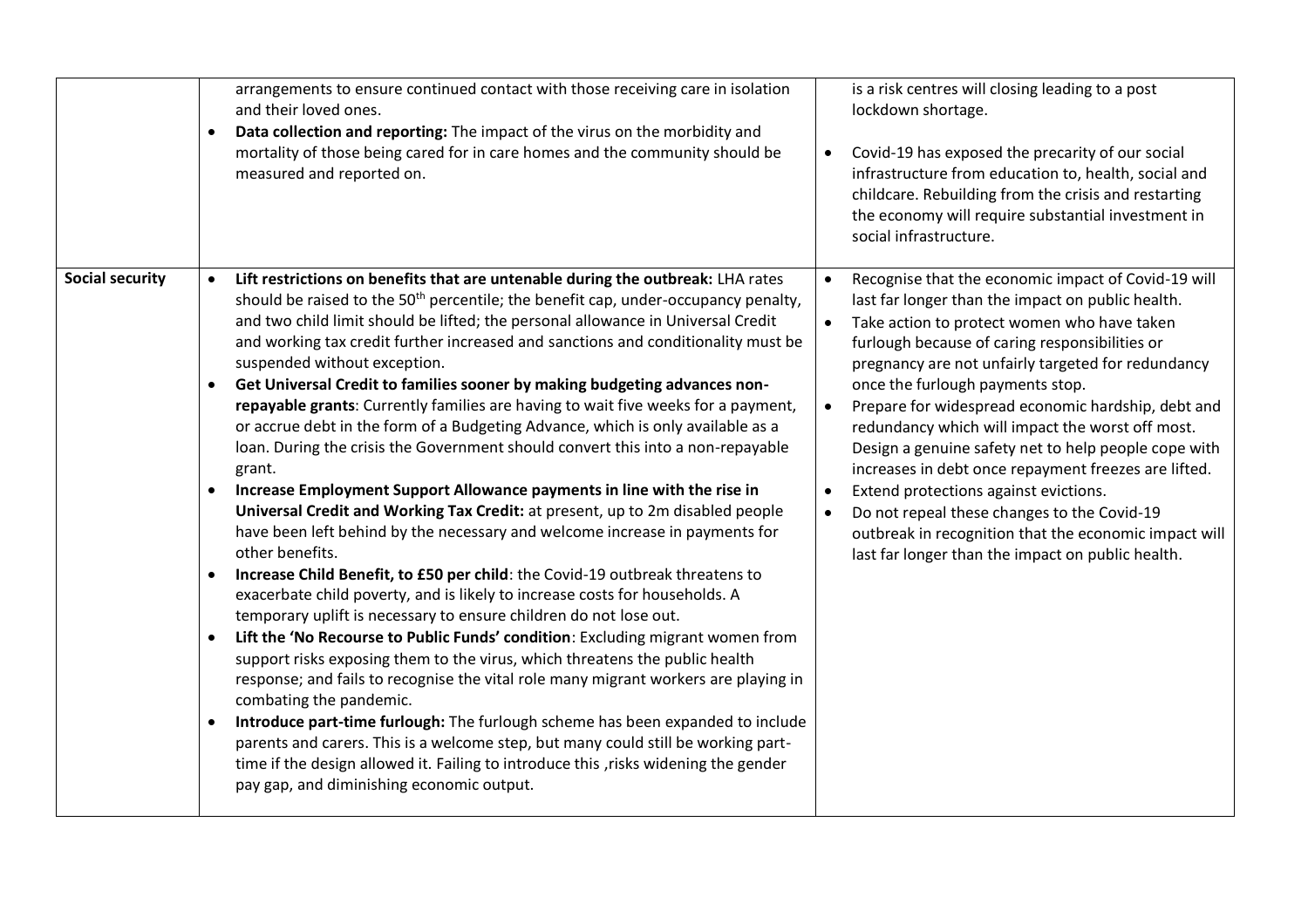| <b>Housing</b> | Evictions should be suspended for as long as the social isolation measures are in<br>$\bullet$<br>place.<br>Local housing allowance rates should be up-rated to reflect the median (50 <sup>th</sup><br>$\bullet$<br>percentile) local private rents.<br>Keep women-only buildings/areas when allocating rooms to rough-sleepers to<br>$\bullet$<br>ensure women's safety. Increase level of housing benefit and provide other<br>support so families can move from temporary accommodation.                                                                                                                                                                                                                                                                                                                                                                                                                                                                                                                                                                                                                                                                                                                                                                                                                                                                                                                                                                                                                                                                                                                                                                                                                                                                                                                                                                                                                                                                                                                                                                                                                            | A package of support should be put in place so that<br>when the outbreak subsides people, including<br>refugee and asylum seekers, will not have to return<br>to the streets.                                                                                                                                                                                                                                                            |
|----------------|-------------------------------------------------------------------------------------------------------------------------------------------------------------------------------------------------------------------------------------------------------------------------------------------------------------------------------------------------------------------------------------------------------------------------------------------------------------------------------------------------------------------------------------------------------------------------------------------------------------------------------------------------------------------------------------------------------------------------------------------------------------------------------------------------------------------------------------------------------------------------------------------------------------------------------------------------------------------------------------------------------------------------------------------------------------------------------------------------------------------------------------------------------------------------------------------------------------------------------------------------------------------------------------------------------------------------------------------------------------------------------------------------------------------------------------------------------------------------------------------------------------------------------------------------------------------------------------------------------------------------------------------------------------------------------------------------------------------------------------------------------------------------------------------------------------------------------------------------------------------------------------------------------------------------------------------------------------------------------------------------------------------------------------------------------------------------------------------------------------------------|------------------------------------------------------------------------------------------------------------------------------------------------------------------------------------------------------------------------------------------------------------------------------------------------------------------------------------------------------------------------------------------------------------------------------------------|
| <b>VAWG</b>    | Funding: an immediate cash injection is needed to enable services to cope with<br>additional pressures, including re-purposing the £15 million Tampon Tax funding<br>as unrestricted grants to specialist women's services.<br>The Government should set up a UK-wide emergency fund to support voluntary<br>$\bullet$<br>organisations providing essential frontline services, following the London Mayor's<br>creation of a £1 million Emergency Support Fund for voluntary organisations in<br>London.<br>The Tampon Tax fund should be re-purposed to provide emergency core funding<br>$\bullet$<br>for specialist women's organisations facing increasing pressures as a result of<br>Covid-19<br>Provision needs to be made for an increase in demand for specialist women's<br>$\bullet$<br>services once social distancing provisions are lifted.<br>Equal support: an end to hostile environment policies, 'no recourse to public<br>$\bullet$<br>funds' conditions, and immigration detention to prevent the spread of the virus<br>and ensure<br>migrant women experiencing VAWG can access free healthcare at the point of<br>need and other forms of statutory support. Local authorities must work to identify<br>all women and children made homelessness and destitute due to VAWG and<br>support them to self-isolate as required.<br>Contingency planning: life-saving VAWG professionals must be specified as key<br>$\bullet$<br>workers. There should be immediate investment in technology to ensure survivors<br>can access support. Refuge services must be supported to test for Coronavirus<br>and deliver self-contained provision where needed.<br>Guidance: Government guidance on social distancing and self-isolation must<br>$\bullet$<br>include safeguarding advice for those who experience harm at home, the steps<br>survivors, their family and friends, and professionals can take to protect their<br>safety, the support that's available and how to access it. This should be developed<br>in partnership with specialist VAWG services and relevant public sector agencies. | Prepare for significant increase in demand for<br>women's sector services after lockdown lifts and<br>women are able to access support again.<br>Increase funding to women's sector organisations in<br>$\bullet$<br>order to cope with this increase and repair damage<br>done by nearly a decade of cuts to the sector.<br>Amend the Domestic Abuse Bill so that it provides<br>$\bullet$<br>support for all women including migrants. |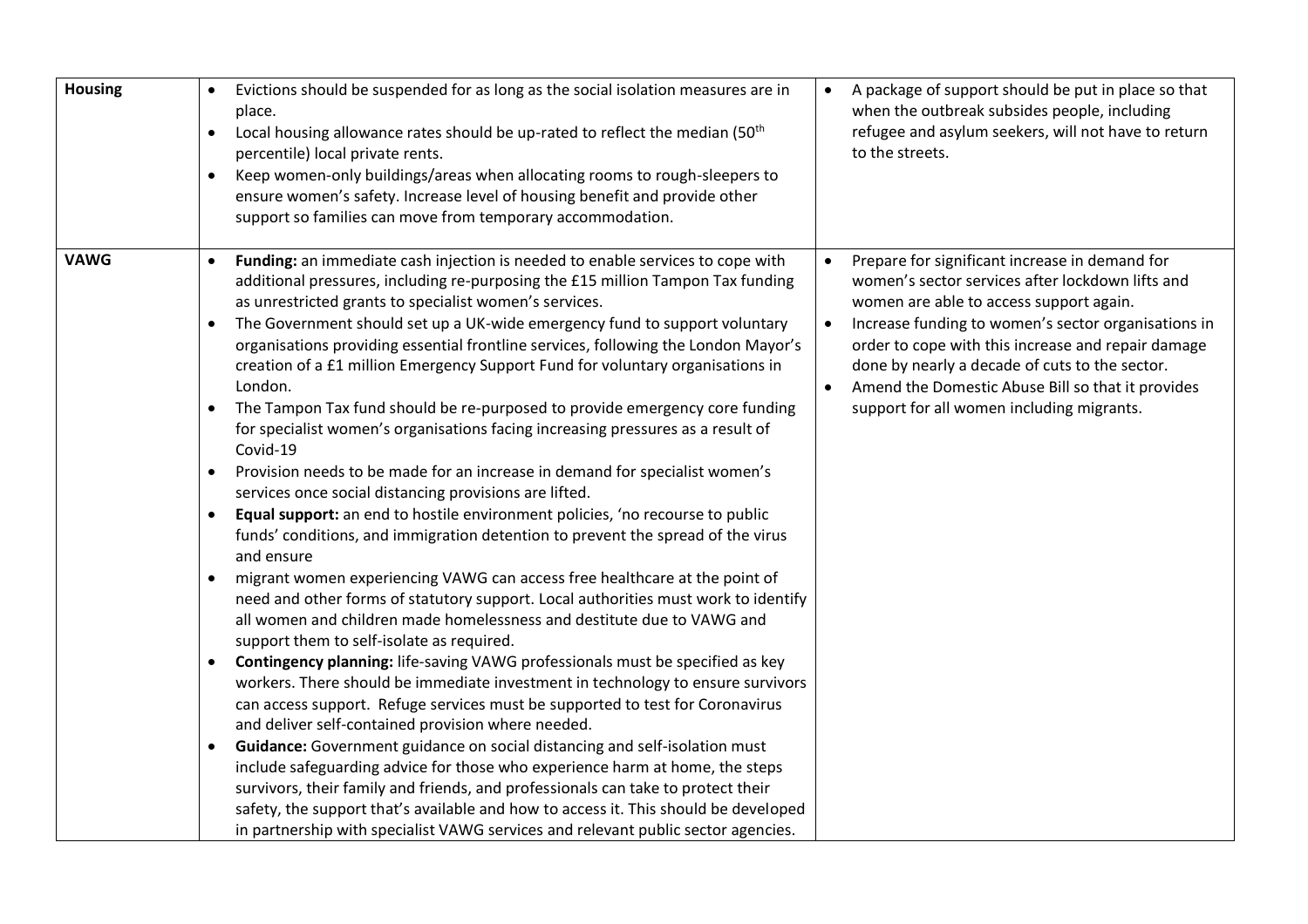|                                                         | Awareness: the Government should deliver clear public communications on why<br>forms of VAWG are crimes and that the additional pressure families and<br>individuals will be facing at this time is no excuse to commit them. It should also<br>highlight the full range of support that is currently available.<br>Equal representation, monitoring and action: Women should be fully<br>represented in national and global responses to COVID-19, including the UK's C-19<br>ministerial group which should be cross-party, and include all devolved nations. <sup>19</sup> |                                                                                                                                                                                                                                                                                                                                                                                                 |
|---------------------------------------------------------|-------------------------------------------------------------------------------------------------------------------------------------------------------------------------------------------------------------------------------------------------------------------------------------------------------------------------------------------------------------------------------------------------------------------------------------------------------------------------------------------------------------------------------------------------------------------------------|-------------------------------------------------------------------------------------------------------------------------------------------------------------------------------------------------------------------------------------------------------------------------------------------------------------------------------------------------------------------------------------------------|
| Justice, Human<br><b>Rights and</b><br><b>Democracy</b> | There must be an immediate reduction in the number of women in custody,<br>detention centres and young offender units to avoid spread of the virus.<br>The six-month review built into the Coronavirus Act 2020 is welcome but<br>extended police powers must be kept under review and used vigilantly.<br>Parliament must be taken online to allow for safe scrutiny.<br>The Brexit transition period will clearly need to be extended to allow time for<br>scrutiny.<br>Women's representation in the response to Covid-19 needs desperate attention.                       | Take action to increase women's representation in<br>parliament, including by enacting Section 106 of the<br>Equalities Act.<br>Provide meaningful and comprehensive gender<br>equality impact assessments of all future legislation<br>including all future trade deals.<br>Repeal extended police powers as soon as possible as<br>well as continuing to monitor them impact<br>scrupulously. |

This submission now takes a closer look at some of these key problems:

#### **Women and healthcare**

- 23. The NHS is at the forefront of the fight against the Coronavirus pandemic and that means women, as the majority (77%) of healthcare staff, are too. In England, 43% of doctors are women and 89% of nurses and midwives are women. Many women working in the health sector can be found in often invisible, but essential, hospital work like cleaning and catering.
- 24. Healthcare workers continue to raise serious concerns about shortages of personal protective equipment (PPE), exposing them to high risks of infection.<sup>20</sup> NHS staff who have raised concerns on social media have been threatened with disciplinary action.<sup>21</sup> Doctors have reported being 'bullied and shamed' into working without

<sup>&</sup>lt;sup>19</sup> For the recommendations in full see EVAW et al (2020) Statement on Covid-19 [\(https://bit.ly/2R98B4W\)](https://bit.ly/2R98B4W) and EVAW, (8 April 2020) Initial Briefing on the COVID-19 Pandemic and the Duty to Prevent Violence Against Women & [\(https://bit.ly/2Xnd9Zs\)](https://bit.ly/2Xnd9Zs)

<sup>&</sup>lt;sup>20</sup> NHS Providers (23 March 2020) Health and Social Care Select Committee evidence session: Preparations for Coronavirus [\(https://bit.ly/2X0leCV\)](https://bit.ly/2X0leCV)p1

<sup>21</sup> The Guardian (31 March 2020) NHS staff 'gagged' over Coronavirus shortages, [\(https://bit.ly/2RdOrqz\)](https://bit.ly/2RdOrqz)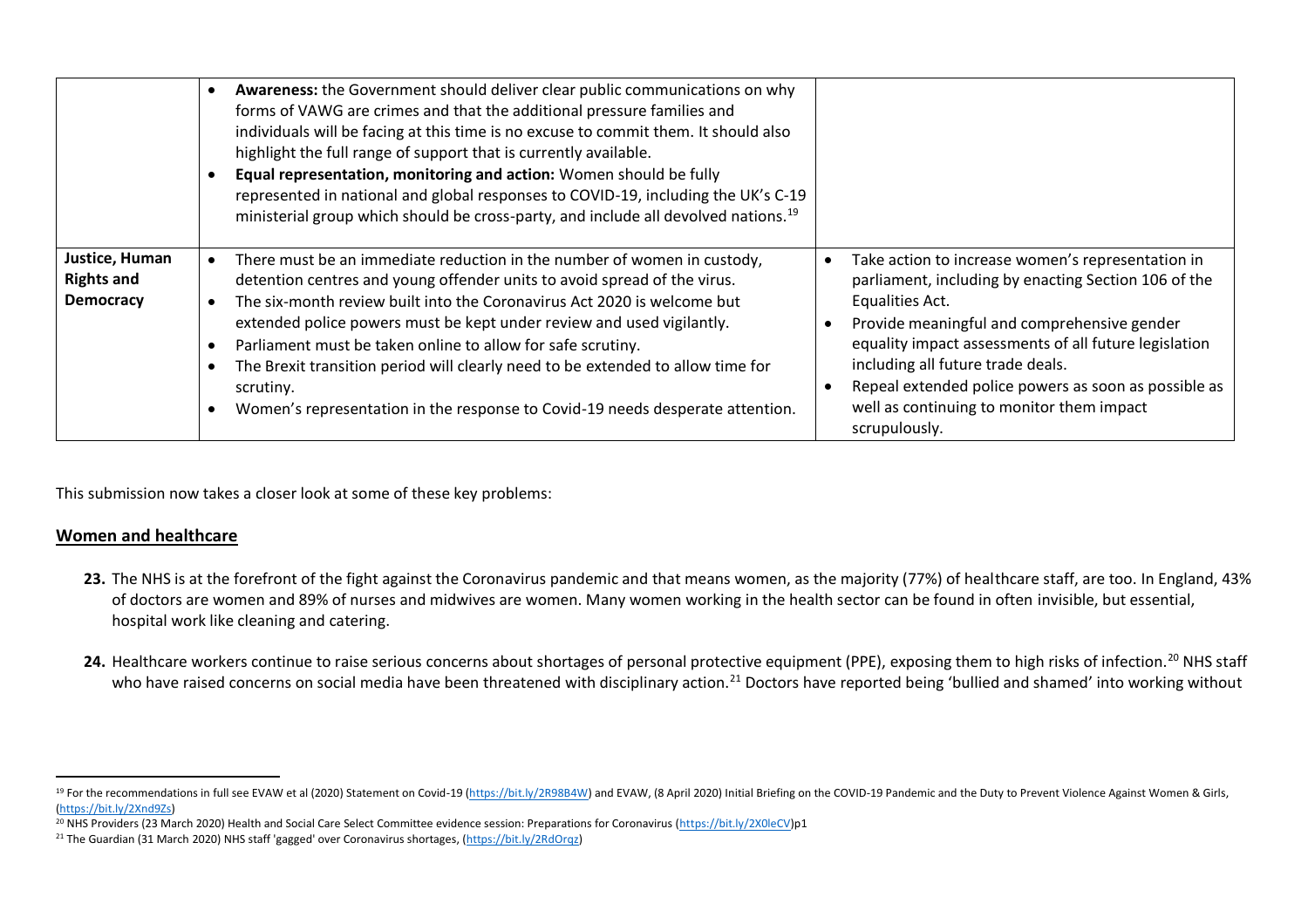the necessary protective equipment.<sup>22</sup> For female staff, who too often have to contend with ill-fitting personal protective equipment,<sup>23</sup> the risk could be exacerbated.

- **25.** As part of its efforts to enlarge and secure the healthcare workforce, the Government has announced an extension for a year of visas to all migrant doctors, nurses and paramedics free of charge, an extension that will also cover their family members.<sup>24</sup> However this does not cover other migrants working in the healthcare system. Nor is it clear if those who benefit will still be liable for the NHS surcharge, which is usually paid when applying for a visa. These efforts should include allowing refugees and asylum seekers with full medical qualifications in their countries to work. Many of them will have experience of working in war-time emergency settings with scarce resources, invaluable skills during a pandemic outbreak.<sup>25</sup>
- **26.** The Government has pledged to provide whatever the NHS might need to fight the pandemic, including money and extra resources like new make-shift hospitals, beds, ventilators and PPE. This is very welcome.
- **27.** Disabled people's organisations have expressed serious concerns that disabled people and people with serious health conditions are being or may be denied treatment for Covid-19, even where these conditions have no impact on their chance of benefiting from such treatment.<sup>26</sup> Age UK has described pressure on some older people to sign 'do not resuscitate' forms as 'morally repugnant' following reports that GPs and in one case an entire care home have been asked to get some patients to agree to 'do not attempt CPR' (DNACPR) forms.<sup>27</sup> Age UK argues that while 'thinking ahead about what kind of treatment you would prefer to have, or not have, if you become seriously ill is a thoroughly sensible thing to do,' the topic should be approached with great sensitivity, factoring in the wishes of the individual, and based on the principle that no one should be pressured to refuse treatment or forced to have conversations in an undignified way.
- **28.** With a healthcare system working at overcapacity to address the Covid-19 pandemic, other essential health services have been cut back. Routine surgery has been suspended and decisions about chemotherapy for cancer patients have become much more complex.<sup>28</sup> Counselling and other mental health support has been moved to telephone and online. This will have a negative impact on women with ongoing physical or mental health conditions.
- **29.** Reproductive and sexual health is an area of concern that has been repeatedly side-lined in past epidemics. The Department for Health and Social Care has now released new guidance on early abortion for women in England.<sup>29</sup> This allows women to take abortion pills at home, which will result in thousands of women not having to travel to a clinic, meaning they can keep control of their reproductive rights while observing social distancing rules. This is welcomed in a context where a spike in unplanned pregnancies is expected.<sup>30</sup> However, women in other parts of the UK will still be at risk. Although the ban on abortion is Northern Ireland has now been lifted, there are no abortion providers in NI, meaning that women still have to travel to access abortion. The change in regulations for England is

<sup>22</sup> DAUK (6 April 2020) Doctors bullied and shamed into not wearing appropriate PPE, [\(https://bit.ly/2Rkako9\)](https://bit.ly/2Rkako9)

<sup>&</sup>lt;sup>23</sup> Caroline Criado-Perez (2019) Invisible Women: Exposing Data Bias in a World Designed for Men. Chatto and Windus

<sup>&</sup>lt;sup>24</sup> Gov.uk (31 March 2020) NHS frontline workers visas extended so they can focus on fighting Coronavirus [\(https://bit.ly/2wIybXz\)](https://bit.ly/2wIybXz)

<sup>&</sup>lt;sup>25</sup> The Financial Times (26 March 2020) Refugee doctors plead for fast-track to practise in UK (https://on.ft.com/2UGjXja)

<sup>&</sup>lt;sup>26</sup> Disability Rights UK et al (April 2020) Covid-19 and the rights of disabled people [\(https://bit.ly/34j8h8R\)](https://bit.ly/34j8h8R)

<sup>27</sup> Huffington Post (3 April 2020) Age UK Calls Pushing People To Sign 'Do Not Resuscitate' Forms 'Morally Repugnant' [\(https://bit.ly/3aPVzkv\)](https://bit.ly/3aPVzkv)

<sup>&</sup>lt;sup>28</sup> The Guardian (25 March 2020) As the NHS pivots to Coronavirus, what about its other patients? [\(https://bit.ly/34la1yK\)](https://bit.ly/34la1yK)

<sup>29</sup> DCMS (30 March 2020) Temporary approval of home use for both stages of early medical abortion [\(https://bit.ly/2X9Ypgo\)](https://bit.ly/2X9Ypgo) 

<sup>&</sup>lt;sup>30</sup> The Telegraph (29 March 2020) Coronavirus pandemic may see 'spike' in unplanned pregnancies, experts claim [\(https://bit.ly/2wbEBOt\)](https://bit.ly/2wbEBOt)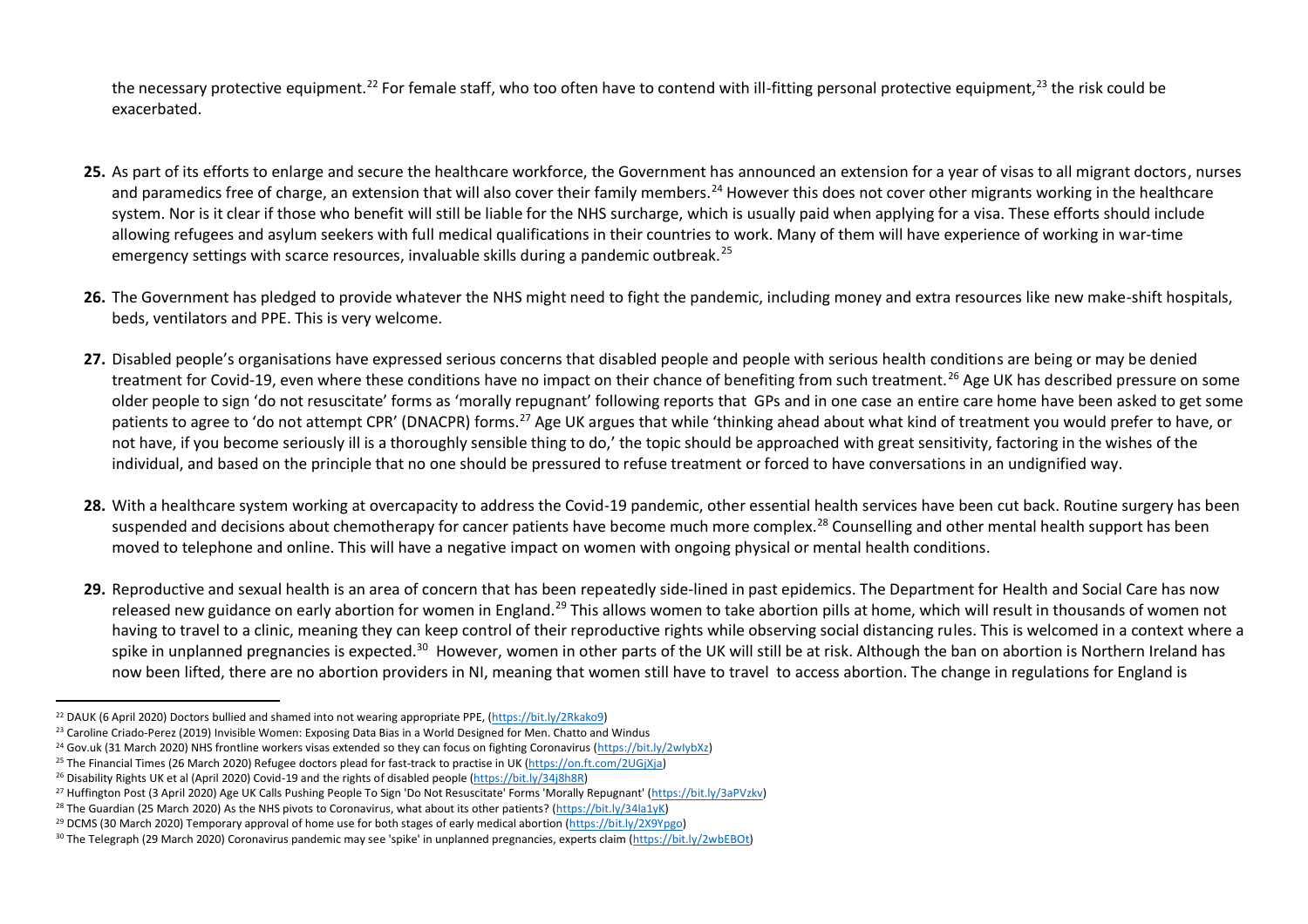temporary but BPAS's guidance shows that it does not need to be; medication for early abortion can be safely taken at home and this could become established practice and offered as a choice to women.<sup>31</sup> Access to contraception is likely to be affected by the disruption in global supply chains and because measures imposed to slow the spread of the disease will make it harder to get it.<sup>32</sup>

**30.** Pregnant women who are undocumented have to pay for essential ante-natal and maternity care. This saddles women who are often the least able to pay with thousands of pounds of debt.<sup>33</sup> This is a reversal of the NHS's principle of collective responsibility for health.

## **Women and social care**

- **31.** Covid-19 has exposed and exacerbated pre-existing crises within an underfunded and precarious social care sector with chronic underfunding, low paid and often poorly trained staff, many of whom are agency workers, and often on zero-hour contracts. The Covid-19 care crisis has foregrounded the vulnerability of the care workforce of whom the vast majority – 84%<sup>34</sup> of those working in residential and domiciliary care – are women, and BAME and migrant groups are overrepresented.
- **32.** The number of cases and deaths in care homes and amongst domiciliary carers is expected to be much higher than current estimates. In France almost a third of all coronavirus deaths have been of residents in care homes<sup>35</sup>. Care homes have been reported as sites of virus clusters in Italy, Spain, Germany and Ireland. Similar concerns have been expressed in Canada and the US<sup>36</sup>. This reveals the limitations of charting the progress of the pandemic solely on the numbers dying each day in hospital.

### **What is happening to the care system and the people in it?**

- **33. Shortage of PPE:** A major threat to the health and safety of social care workers, their families and those for whom they are caring, is the shortage of PPE. Many residents in care homes are, by age or health status, especially vulnerable to Covid-19 but are in contact with several care workers per day. 70%<sup>37</sup> have dementia to some degree and may therefore be hard to keep in isolation. Despite repeated promises to meet demand by the Health Secretary, care homes report that their supplies of PPE are still inadequate. Domiciliary workers and their employers are also experiencing shortages of PPE. This matters as every day they visit several clients in their own homes and cannot maintain a safe distance either from them or from a fellow carer. They too may carry the virus back to their own families. Each week those receiving care are visited by several different carers and there has been very little publicity given to the risks and difficulties they face.
- **34. Lack of testing:** With at least half of care homes reporting Coronavirus cases, residential and domiciliary carers are being exposed to some of the same threats to their health and well-being as health workers. However, testing for residents and care home staff has not routinely been taking place, despite at least half of all care

<sup>31</sup> British Pregnancy Advisory Service (25 March 2020) Healthcare professionals call on Boris Johnson to intervene to protect women's health - reckless failure to listen to scientific advice is putting vulnerable women at s [\(https://bit.ly/3465Jv1\)](https://bit.ly/3465Jv1) 

<sup>32</sup> United Nations Foundation (23 March 2020) Addressing sexual and reproductive health and rights in the Covid-19 pandemic [\(https://bit.ly/3aHP2s5\)](https://bit.ly/3aHP2s5)

<sup>&</sup>lt;sup>33</sup> Maternity Action (2019) What Price Safe Motherhood? Charging for NHS Maternity Care in England and its Impact on Migrant Women [\(http://bit.ly/2QyIQd4\)](http://bit.ly/2QyIQd4)

<sup>34</sup> <https://www.bbc.co.uk/news/uk-34103302>

<sup>35</sup> ibid

<sup>36</sup> ibid

<sup>37</sup> <https://www.alzheimers.org.uk/about-us/news-and-media/facts-media>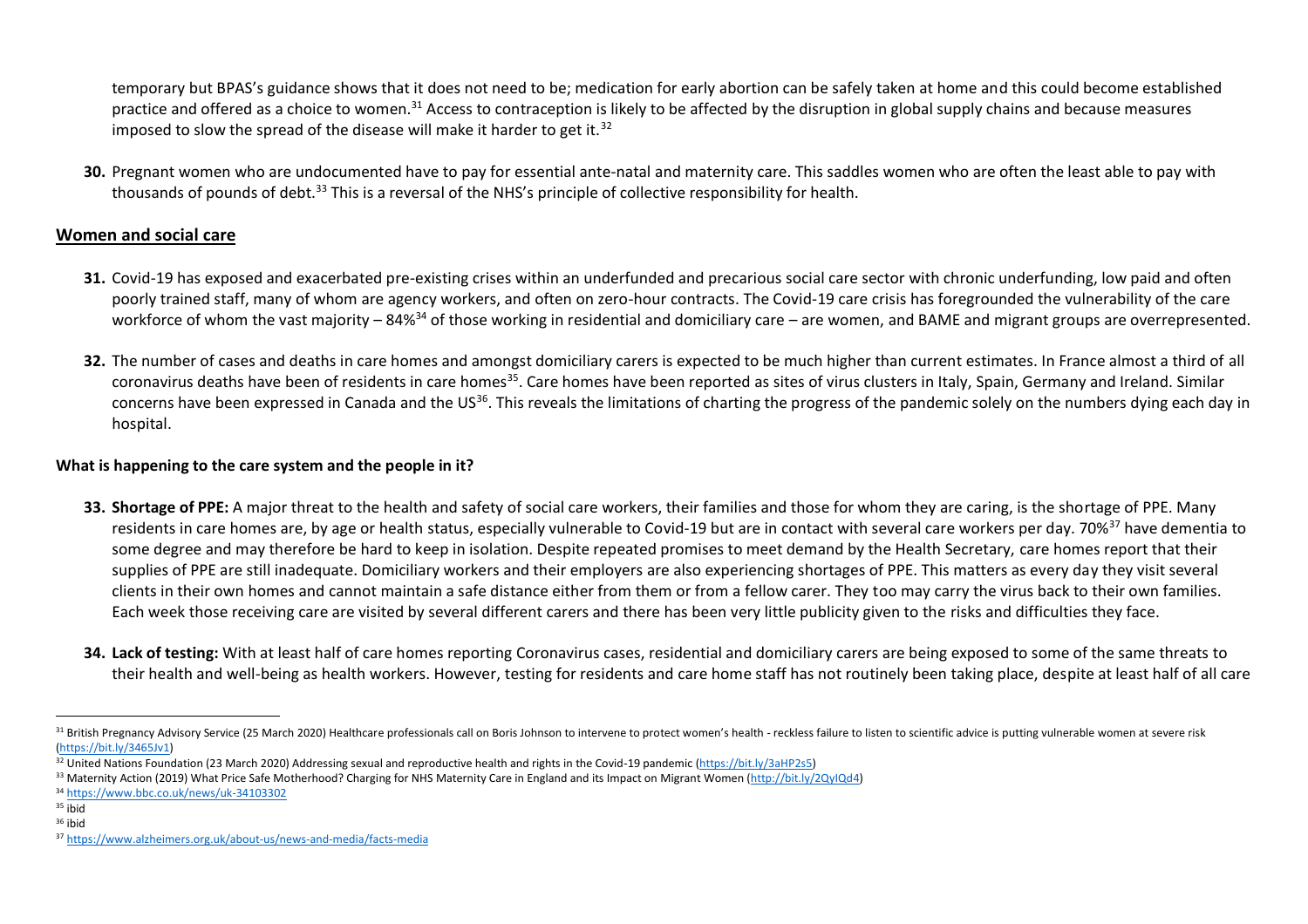homes now reporting coronavirus cases.<sup>38</sup> The Government's promise to rectify this situation, if fulfilled, will be a great relief for staff and residents in care homes, though it may well be too late to stem the rapid growth of the infection in the care sector.<sup>39</sup> The lack of testing of domiciliary care works compounds the risks they and their clients face through lack of PPE.

- **35. Delivering additional healthcare:** The relationship between social and hospital health care services has abruptly changed. Until the Covid-19 crisis, residential care home providers could ensure that residents with problems about their medication as well as more serious illnesses could be treated in hospital. The heavy demand for hospital beds has significantly curtailed this practice, making the lack of social care staff trained in handling medication, let alone serious illness, a more pressing issue.
- **36. Underestimating deaths:** GPs can now register causes of a death in a care home on the basis of a staff description without ever having visited the resident. Crematoria now require only one doctor's signature, not two, on the death certificate. There is a risk therefore that the number of deaths attributable to the coronavirus may be an underestimate.
- **37. Lessening of standards:** The Coronavirus Act included some easements of the Care Act 2014. Local authorities still have the *power* to meet eligible care and support needs, including those of a carer, but no longer have the *duty* to do so. Local authorities will still be expected to take all reasonable steps to continue to meet needs but can now prioritise the most pressing needs and temporarily delay or reduce other care provision<sup>40</sup>. Cuts to local authorities' budgets have meant only those with severe needs are currently being supported by their Local authorities. With the addition of those requiring social care because of Covid-19, prioritisation can only mean leaving some severe needs unmet; AgeUK estimated there were 1.5 million older people living with an unmet need even before this crisis<sup>41</sup>.
- **38. End-of-life concerns:** There have been reports that, as a result of Covid-19, some care homes are precipitously asking residents for their wishes concerning end-oflife care and instructions relating to resuscitation, having been told they will not be admitted to hospital. Others are being discharged from hospitals to care homes without being tested. This is making some residents and their families very fearful and causes additional stress to care workers<sup>42</sup>.
- **39. Precarious working arrangements:** In the face of staff shortages, the quarter of the care workforce who are on zero hours contracts<sup>43</sup> are particularly vulnerable to pressure to work in unsafe conditions or when they should be self-isolating for fear they will not be offered work in future.
- **40. Staff shortages exacerbated by migration restrictions:** Both the health and social care sector is dependent on migrant workers. As a result of Brexit, the futures of those from the EU are still unclear but the points-based immigration system proposed by the Government earlier this year, would disqualify many people currently providing lifesaving care. Many migrants from outside the EU have no access to public funds or free health care, so will also be under great pressure to continue working even when at risk to their own health. The Government announced on March 31 that for doctors, nurses and paramedics, visas due to expire before

<sup>38</sup> <https://www.politicshome.com/members/article/alzheimers-society-fears-hundreds-of-thousands-of-people-with-dementia-in-care-homes-being-abandoned-during-coronavirus-crisis>

<sup>39</sup> [https://www.gov.uk/Government/news/Government-to-offer-testing-for-everyone-who-needs-one-in-social-care-settings](https://www.gov.uk/government/news/government-to-offer-testing-for-everyone-who-needs-one-in-social-care-settings)

<sup>40</sup> [https://www.gov.uk/Government/publications/coronavirus-covid-19-changes-to-the-care-act-2014/care-act-easements-guidance-for-local-authorities](https://www.gov.uk/government/publications/coronavirus-covid-19-changes-to-the-care-act-2014/care-act-easements-guidance-for-local-authorities)

<sup>41</sup> <https://www.ageuk.org.uk/latest-press/articles/2019/november/the-number-of-older-people-with-some-unmet-need-for-care-now-stands-at-1.5-million/>

<sup>42</sup> <https://www.politicshome.com/members/article/alzheimers-society-fears-hundreds-of-thousands-of-people-with-dementia-in-care-homes-being-abandoned-during-coronavirus-crisis>

<sup>43</sup> [https://assets.publishing.service.gov.uk/government/uploads/system/uploads/attachment\\_data/file/879639/covid-19-adult-social-care-action-plan.pdf](https://assets.publishing.service.gov.uk/government/uploads/system/uploads/attachment_data/file/879639/covid-19-adult-social-care-action-plan.pdf) Published 15 Aril 2020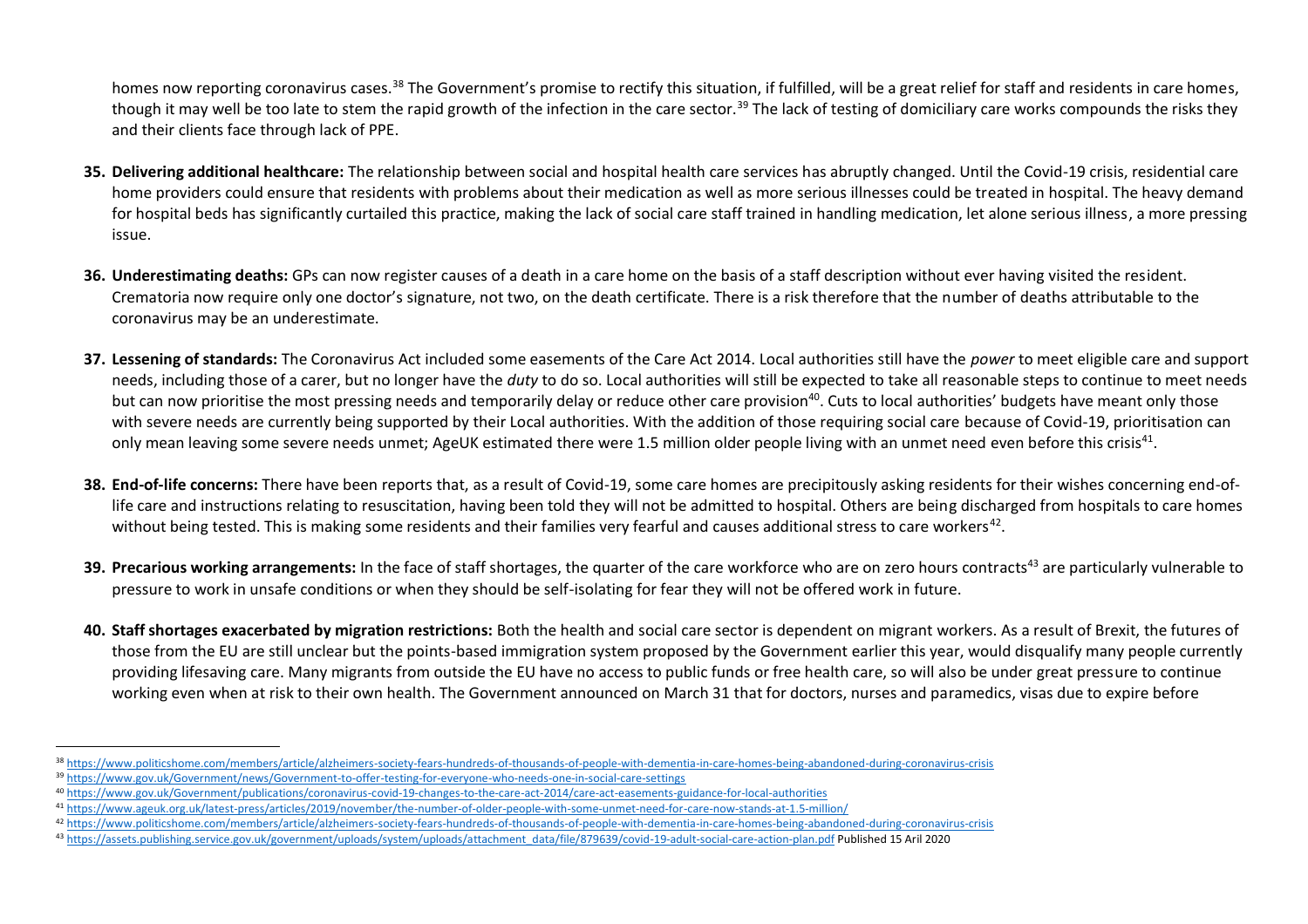October 1<sup>st</sup> 2020 will be automatically extended a year without attracting fees or an immigrant health surcharge, but this will not apply to social care workers or nurses in nursing homes<sup>44</sup>.

- **41. Insufficient carers allowance:** The health and well-being of the estimated 8 million unpaid adult carers and the effects of Covid-19 on them has attracted minimal attention. Some minor changes have been made to the Care Allowance, so it is not withdrawn if either the carer or the person being cared for goes into hospital with Covid-19. The Care Allowance remains one of the lowest in the benefit system, worth two-thirds of Statutory Sick Pay, which can now be claimed from the first day of illness.
- **42. Confusion about self-isolation:** Nearly three-fifths of unpaid carers are women<sup>45</sup> and they are more likely than men to be caring for someone living in another household. Among those caring for less than 20 hours a week, 76% are<sup>46</sup> looking after someone in another household. The rules concerning self-isolation, especially if the carer or the person being cared for is over 70 years old, are confusing.
- **43. Lack of central planning:** There has been no planning or any central co-ordination of care services or of the protection of the care workforce during the Covid-19 pandemic.

#### **Women and the economy**

- **44.** Women and men occupy different positions in the economy: they tend to be concentrated in different sectors, in different hierarchical positions and have different career patterns. The economic crisis created by the Covid-19 pandemic will have different impacts on women and men and different groups of women as a result of these disparities. On average, women are more vulnerable to debt, income-loss and poverty as a result of their pre-existing unequal standing in the economy:
- **45.** Women are the majority of low paid earners (69%<sup>47</sup>) and the majority of people living in poverty, including 90% of lone parents 45% of whom are living in poverty. <sup>48</sup> Many of these women are also disabled or suffer from race and ethnicity-based inequalities.
- **46.** Women's position in the labour market tends to be more precarious than that of men, making them vulnerable to redundancy and low pay. Prior to Covid-19, 87% of men in paid work were full-time workers, compared to only 59% of women.
- **47.** According to ONS data, pre-Covid-19, women were consistently more likely to struggle to keep up with bills, run out of money by the end of the month or struggle to cope if they lost their main source of income.<sup>49</sup> 39% of women and 34% of men reported it was a struggle to keep up with bills, some or most of the time, 26% of women and 23% of men said they ran out of money by the end of the month, and 29% of women and 23% of men said they would not be able to make ends meet for a month or less if they lost their main source of income.

<sup>44</sup> Commons Library Brief, CBP 8887, 9 April 2020

<sup>45</sup> <https://www.carersuk.org/news-and-campaigns/news/state-of-caring-report-2019>

 $46$  Ibid

<sup>&</sup>lt;sup>47</sup> WBG (2020) Women, employment and earnings [\(https://bit.ly/2R4d4pj\)](https://bit.ly/2R4d4pj)

<sup>48</sup> WBG (29 March 2019) DWP data reveals: women and children continue to be worst affected by poverty [\(https://bit.ly/2xHdxHj\)](https://bit.ly/2xHdxHj)

<sup>49</sup> ONS (2 April 2020) Early indicator estimates from the Wealth and Assets Survey: April 2018 to September 2019 [\(https://bit.ly/34fc1bK\)](https://bit.ly/34fc1bK)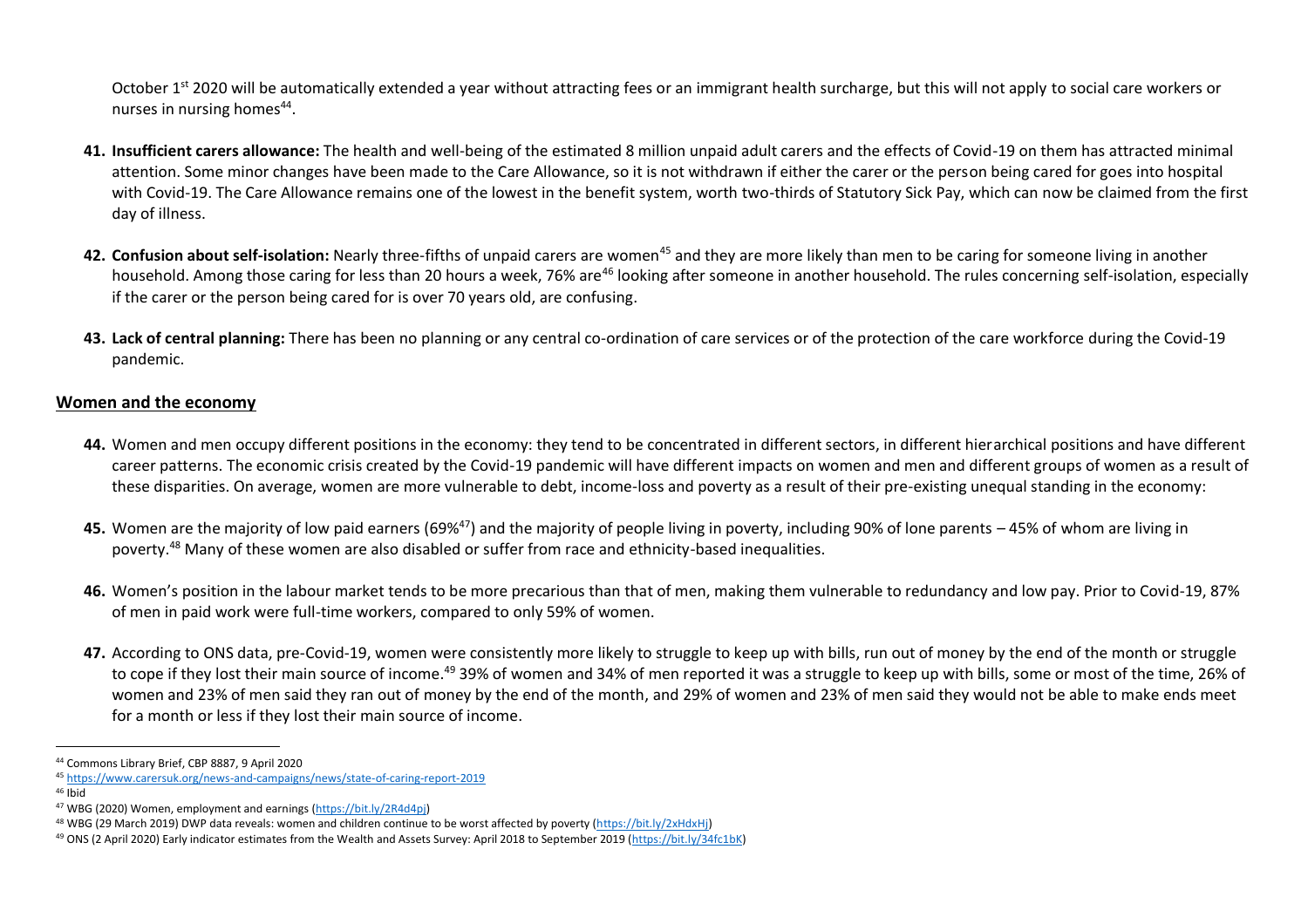**48.** Women have more difficulty affording suitable homes for themselves and their families. This is particularly an issue for single mothers, who have to rely on a single income, and BAME women who are more likely to have larger families and to be poor. Disabled women also face specific difficulties in finding adapted homes and they will also often struggle with lower incomes. Women are the majority (67%) of people living in homelessness, with single parents making up two-thirds of homeless families with children.<sup>50</sup>

### **Covid-19 and Women's Paid Work**

- **49.** Women are disproportionately likely to work in the sectors that have been hit hardest by the lock-down. Analysis by IFS shows that 36% of young women and 25% of young men worked in sectors that have been closed down including restaurants, shops, leisure facilities and travel and tourism. Overall, 17% of women and 13% of men work in these sectors.
- **50.** Low-paid workers are seven times as likely to work in a sector that has shut down (69% of low earners are women): one third of employees in the bottom tenth of the earnings distribution work in shut down sectors versus just 5% of those in the top 10%.<sup>51</sup>
- **51.** Women are also overrepresented in the informal economy, including the sex industry, where workers are at particular risk of income-loss and resultant poverty. This is especially because of the overrepresentation of migrant women in the sex industry (see 'no recourse' and VAWG sections below.)
- **52.** The number of self-employed women has risen sharply since 2008 and their share of the self-employed is now 33% (from just over a quarter before the 2008 crisis). Earnings for self-employed women are markedly lower than for self-employed men: in 2016, full-time self-employed women earned £243/week, compared to £363 for their male counterparts. This is a gender earnings gap of 32%, which is 12 percentage points higher than for full-time employees.<sup>52</sup> Women are also the majority (59%) of workers in part-time self-employment.
- **53.** Many jobs need to be kept going even in a lockdown situation. Most of these occupations, deemed 'key worker' occupations, have a very high risk of contagion, determined by their frequency of human contact. Care workers, nurses, medical practitioners, paramedics, pharmacists, and midwives are some of the professions with the highest exposure risk but indispensable on the fight against this pandemic. Of the 3,200,000 workers in 'high risk' roles, 77% are women.<sup>53</sup>
- **54.** Shockingly in the current circumstances, the average pay for workers in these high-risk occupations is below the median weekly UK wage.<sup>54</sup> These workers are indispensable and most at risk of exposure to Covid-19 but they are also some of the worst paid. They are also overwhelmingly women: 98% of workers in high-risk jobs that are being paid below 60% of median wages are women.<sup>55</sup>

<sup>50</sup> WBG (2019) A Home of Her Own: Housing and Women [\(http://bit.ly/2L9c9Ts\)](http://bit.ly/2L9c9Ts)

<sup>51</sup> IFS (6 April 2020) Sector shutdowns during the Coronavirus crisis: which workers are most exposed? [\(https://bit.ly/2XgDc4w\)](https://bit.ly/2XgDc4w)

<sup>52</sup> ONS (2018) Trends in Self-Employment [\(https://bit.ly/2G0JUUM\)](https://bit.ly/2G0JUUM)

<sup>53</sup> Autonomy (24 March 2020) The Jobs at Risk Index (JARI) [\(https://bit.ly/2wVsCVH\)](https://bit.ly/2wVsCVH)

<sup>54</sup> Ibid.

<sup>55</sup> Ibid.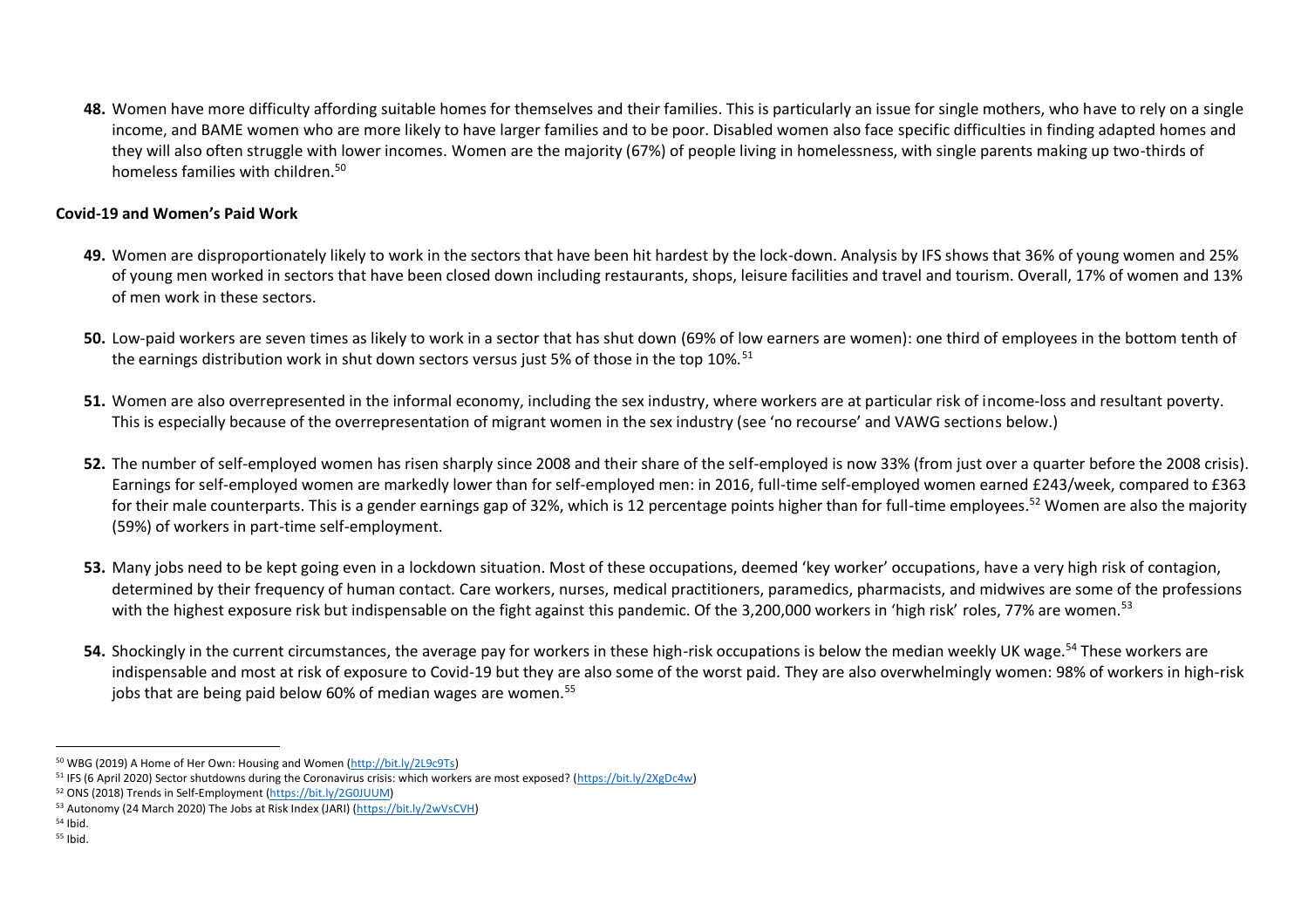#### **Covid-19 and Women's Unpaid Work**

- **55.** . With schools and nurseries closed it will be impossible for millions of parents to work. This will be a particular problem for lower-paid workers (who are less likely to be able to work from home) and parents of younger children who need care and supervision. In addition to care work, having children at home all day increases the burden of domestic work, particularly cooking meals and cleaning.
- 56. Working Families has reported that some parents are being refused permission to work from home and told that they must take unpaid leave.<sup>56</sup> In some cases. mothers have been refused permission to work from home which has been granted to other employees, reflecting gendered assumptions about caring responsibilities.
- **57.** On 4 April 2020, the Government extended its furlough scheme to cover employees who cannot work because they are caring for children. This is very welcome. However, some employers have chosen to make staff redundant rather than put them on furlough.<sup>57</sup> Employees can only be furloughed on a full-time basis, making it hard for couples to share childcare and paid work. This is likely to increase unpaid care work for many women, while reducing their income.
- **58.** Prior to this crisis, women took on more responsibility for unpaid care work, including childcare, than men which impacts their ability to earn, save and work from home. This crisis may offer an opportunity to change that pattern. However, WBG has already received reports from women who are working from home while also dealing with home educating and the demands of children while their partners are able to get on with work in another part of the house. It is more probable that the crisis will increase women's responsibilities for unpaid care.

#### **Impact of nursery and school closures**

- **59.** The Government announced that nurseries and childminders should close from 23 March apart from those that are providing care for 'critical workers' and vulnerable children. Many childcare settings have closed, either because staff are classed as vulnerable or are in self-isolation or because of fears that remaining open will risk the health of their employees.<sup>58</sup>
- **60.** These closures have had a severe impact on both childcare providers and on parents. Even prior to this crisis, there were serious problems with the supply, access and affordability of childcare.<sup>59</sup> The funding provided to nurseries and childminders to deliver free childcare places did not cover their costs, leading to an increase in additional charges to parents and fees paid for care outside the free hours. $60$
- **61.** The Government has agreed to continue to pay for the 'free hours' for children who are registered with a nursery or childminder for the next three months, even if they are unable to attend. Since this funding was already insufficient, many have continued to charge full or partial fees to parents who are not key workers. This

<sup>56</sup> Working Families (2020) Weathering the Storm: the COVID-19 pandemic and working parents, [\(https://bit.ly/2V0v45n\)](https://bit.ly/2V0v45n) <sup>57</sup> Ibid.

<sup>58</sup> Nursery World, (26 March 2020), Coronavirus: More childcare settings closing their doors, [\(https://bit.ly/2XmSggO\)](https://bit.ly/2XmSggO)

<sup>59</sup> WBG, (2020), Childcare: Key policy issues, [\(https://bit.ly/34nxXkQ\)](https://bit.ly/34nxXkQ)

<sup>60</sup> Early Years Alliance, (2019), Election research: Childcare fees will increase after next election thanks to parties' funding shortfall, [\(https://bit.ly/3e9qrhR\)](https://bit.ly/3e9qrhR)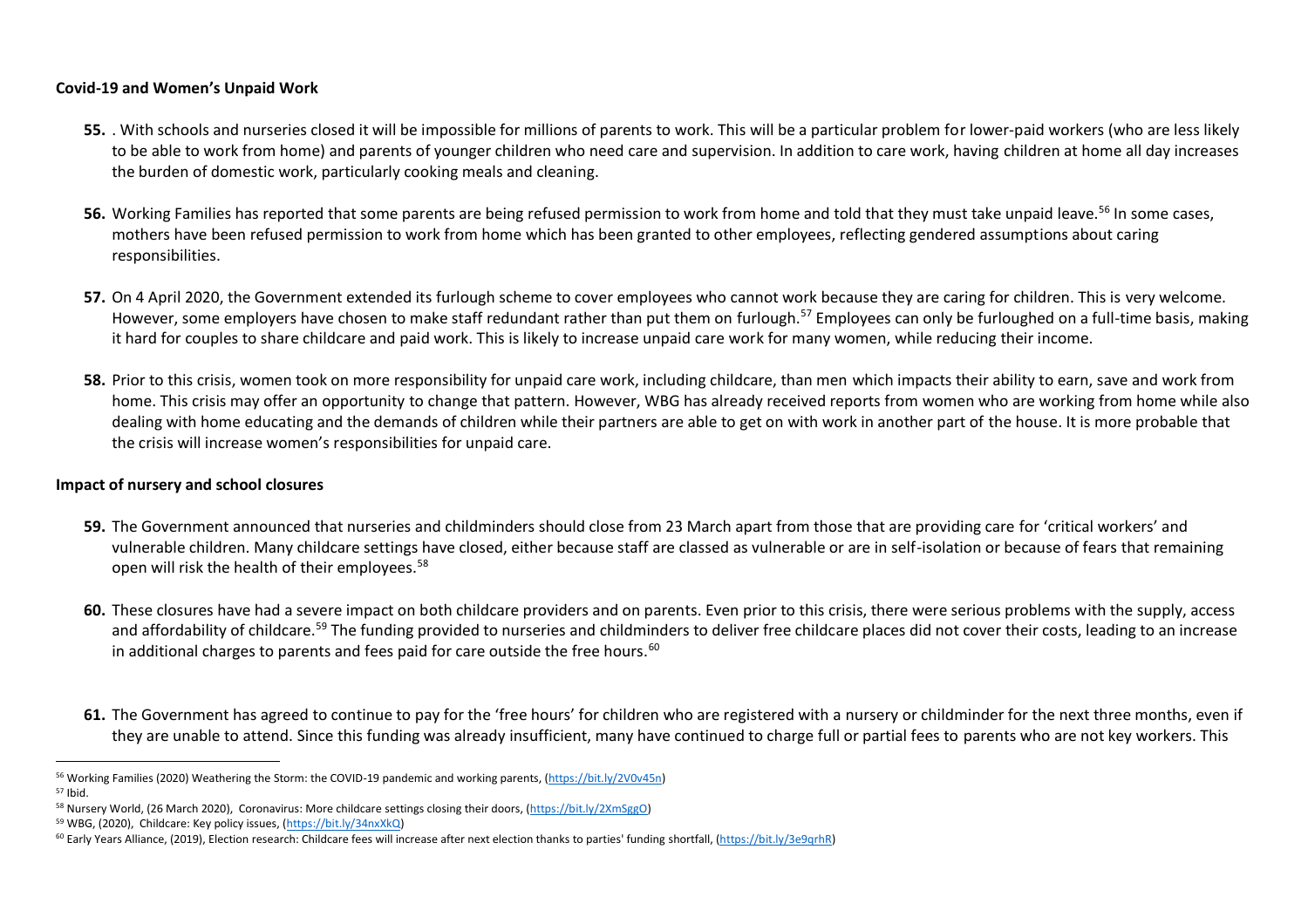causes particular difficulties to parents who have lost their job, had their hours reduced or been put on furlough on reduced pay.<sup>61</sup> Self-employed parents who have lost work are likely to find it impossible to continue to pay childcare costs while waiting for the Government support grant in June.

- **62.** The vast majority (around 98%) of childcare workers are women<sup>62</sup> and average wages in the sector are very low. In 2018, the Low Pay Commission highlighted concerns about low pay in the childcare sector, in particular that 40% of childcare workers on the National Minimum Wage were underpaid.<sup>63</sup> This means that many childcare workers furloughed on 80% of their previous wage are likely to be pushed into poverty. It is likely that some childcare providers will not survive this crisis, further reducing the already limited supply of childcare when many parents are trying to return to work.
- **63.** The move to remote and online learning is disproportionately impacting children from the poorest families who are already twice as likely to leave school without GSCEs in English and maths.<sup>64</sup> A prolonged period away from school is likely to exacerbate this situation and increase the attainment gap which usually widens in the summer holidays.<sup>65</sup> Children from poor families are less likely to have access to the internet or a computer/tablet at home. IPPR has pointed out that only 2 per cent of teachers working in the most disadvantaged schools believe their pupils have adequate access to online learning.<sup>66</sup> Even where a family has a computer this may be needed by a parent who is working from home. Sutton Trust polling has shown that that 34% of parents with children aged 5-16 say that their child does not have their own computer, laptop or tablet at home.<sup>67</sup>
- **64.** Awarding qualifications on the basis of predicted grades based on teacher assessments, mock examinations and course work will further disadvantage poorer students. High-attaining disadvantaged students are more likely to have their grades under-predicted than their richer counterparts.<sup>68</sup> The Runnymede Trust has highlighted that this will disproportionately affect BAME students as "teachers' expectations of black students and their working-class peers tend to be systematically lower than warranted by their performance in class."<sup>69</sup> They call on the Government to provide teachers with guidance and support to ensure more accurate predictions and on how to carry out equality impact assessments. They also call on Universities to use contextual data in making offers to ensure that students from lower socio-economic backgrounds do not lose out.

# **Social security**

**65.** It has rarely been more important that there is a social security safety net for all people, not least women. Yet the gaps in the current system will be felt most acutely by women because they earn less, own less and consequently rely on social security for larger parts of their income.

<sup>61</sup> Mumsnet.com (13 March 2020), COVID-19 nursery closure and refund, [\(https://bit.ly/34ml3DL\)](https://bit.ly/34ml3DL) 

 $62$  Fatherhood Institute, (2015), Men in Childcare, how can we achieve a more gender-balanced early years and childcare workforce? [\(https://bit.ly/3c3gbG7\)](https://bit.ly/3c3gbG7)

<sup>63</sup> Low Pay Commission, (2018) National Minimum Wage, Low Pay Commission Report 2018, [\(https://bit.ly/2JSWPra\)](https://bit.ly/2JSWPra)

<sup>64</sup> Sutton Trust (19 March 2020) School Closures and Disadvantaged Students, (https://bit.ly/2x7B5Fd\_

<sup>65</sup> H Stewart, N Watson & M Campbell (2018) 'The cost of school holidays for children from low income families', *Childhood*, 25:4 [\(https://bit.ly/2V4abpT\)](https://bit.ly/2V4abpT)

<sup>66</sup> IPPR (2020) Children of the Pandemic [\(https://bit.ly/3aFMHOm\)](https://bit.ly/3aFMHOm)

<sup>67</sup> Sutton Trust (19 March 2020) School Closures and Disadvantaged Students [\(https://bit.ly/2x7B5Fd\)](https://bit.ly/2x7B5Fd) 

<sup>68</sup> Sutton Trust (2017) Rules of the game [\(https://bit.ly/2VbUAoq\)](https://bit.ly/2VbUAoq)

<sup>69</sup> Runnymede trust et al (2 April 2020) Letter to Gavin Williamson Re: Covid-19 Cancellation of GCSEs, AS and A levels in 2020 [\(https://bit.ly/39NLjbl\)](https://bit.ly/39NLjbl)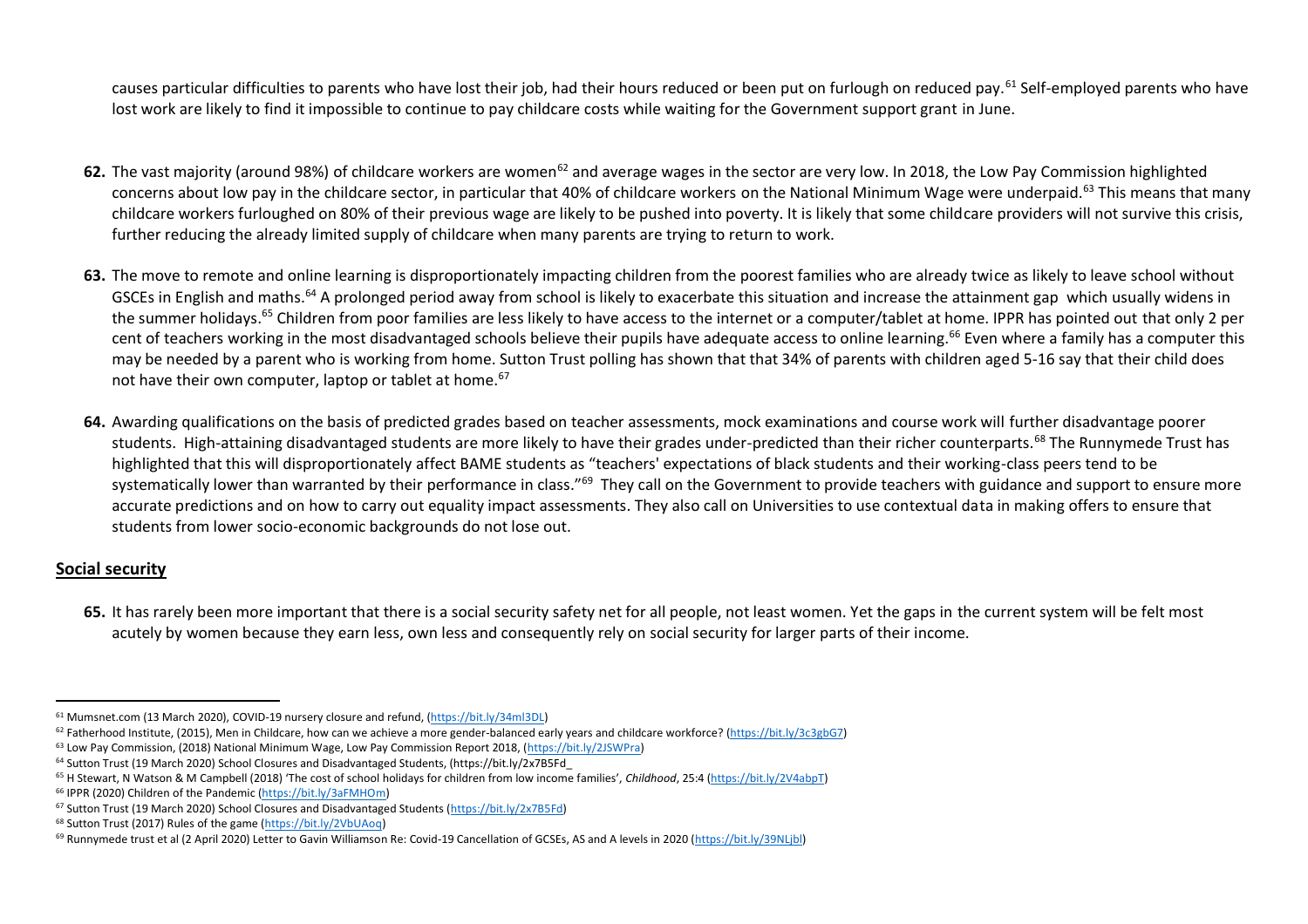- **66.** It is likely that a higher proportion of women will have to take unpaid leave (if their employer permits this) or leave work altogether to care for children off school or sick relatives.
- **67.** Widespread job losses could see millions more women pushed into poverty and reliant on the social security system. This is of particular concern in the mediumlong term when the Government stops paying 'furlough' but the economic impact continues to bite.
- **68.** Inequalities of ethnicity, ability and income are also exposed and exacerbated by economic downturn with BAME and migrant women significantly overrepresented in precarious work<sup>70</sup> and disabled women relying on social security more than ever.
- **69.** Over the last decade, reforms have been made to the social security system which sought to incentivise benefit claimants to find work, move into cheaper or smaller rented accommodation, or have no more than two children. Due to Covid-19, seeking work and moving home are against the Government's lockdown policy. Millions of families who have already made decisions about their family size are now making new Universal Credit claims and finding that their support is capped.
- **70.** In normal times, these policies the benefit cap, under-occupancy penalty, Local Housing Allowance limits, and two-child limit were contentious and created significant hardship. In the current scenario, they are untenable. They offer families, many of whom are not adjusted to the benefit system's limitations, an impossible choice between ignoring public health advice, and severe financial hardship.

#### **The Government's response**

- **71.** The Government has demonstrated unprecedented agility within the social security system in responding to the economic impact of the Covid-19 outbreak. This demonstrates that change is both desirable and possible.
- **72.** Despite these welcome measures, there remain some serious gaps in the response with regard to social security, which must be addressed to stop a significant proportion of the population, many of them women, falling through the net and into poverty.

The table below sets out the key gaps which need attention, especially for women:

| <b>Government's action</b>                                                                                              | <b>Remaining gaps</b>                                                                                                                                    | Recommendation                                 |
|-------------------------------------------------------------------------------------------------------------------------|----------------------------------------------------------------------------------------------------------------------------------------------------------|------------------------------------------------|
| 73. 'Furlough' Salary Retention Scheme:                                                                                 |                                                                                                                                                          |                                                |
| Recognising widespread loss of earnings and<br>employment, the Government has<br>announced two salary retention schemes | The significant increase in Universal Credit claims indicates<br>that many employers are choosing to make people<br>redundant rather than furlough them. | There should be a 'right to request' furlough. |

 $70$  TUC (2017) BAME workers over a third more likely to be in precarious work, finds TUC [\(https://bit.ly/2UX6LW0\)](https://bit.ly/2UX6LW0)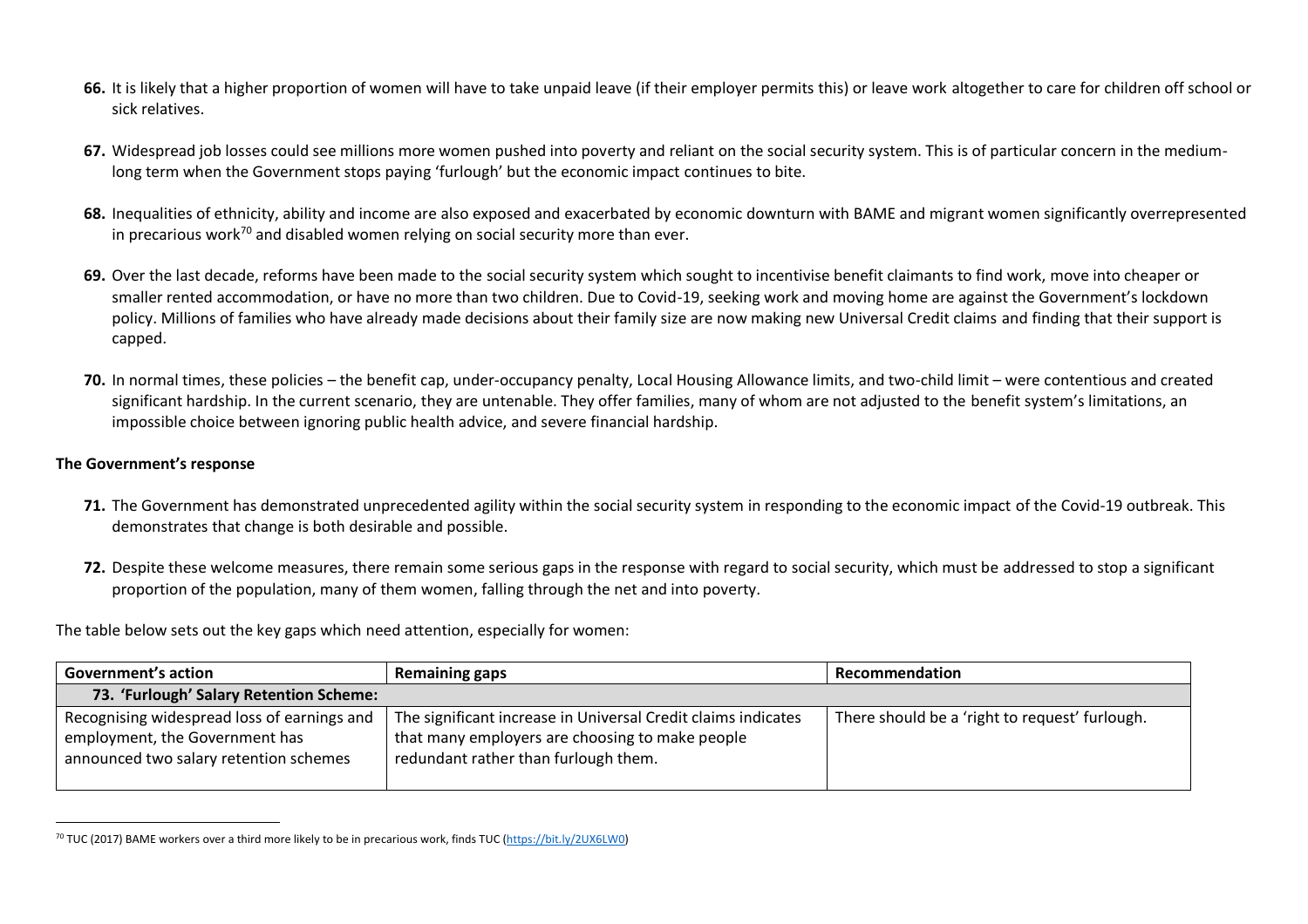| designed to limit widespread redundancy,     | There is no right to be furloughed, both employer and                                                                  | The Government should publicise the extension     |
|----------------------------------------------|------------------------------------------------------------------------------------------------------------------------|---------------------------------------------------|
| employment and poverty.                      | employee have to agree.                                                                                                | of the furlough scheme to new groups of           |
|                                              |                                                                                                                        | employees.                                        |
| On 11 March 2020, the Government             | Although employees on zero hours and other casual                                                                      |                                                   |
| announced that it will pay wages of workers  | contracts are covered by the furlough scheme, employers                                                                | The furlough scheme should allow for part-time    |
| who are not needed during the pandemic at    | may be more likely to simply not offer shifts rather than                                                              | furlough, particularly for those who have caring  |
| 80% of their earnings up to £2500 per        | furlough them. Women are more likely than men to be on                                                                 | responsibilities.                                 |
| month. This includes foreign national staff  | zero hours contracts.                                                                                                  |                                                   |
| who have no recourse to public funds.        |                                                                                                                        | It is vital that everyone who needs support can   |
|                                              | The Government decision to extend the furlough scheme to                                                               | access information about what schemes are         |
| On 4 April this scheme was extended to       | employees who cannot work because of care responsibilities                                                             | available. The Government should ensure that all  |
| employees who are unable to work because     | as a result of Covid-19 or who are shielding because they are                                                          | information materials are available in multiple   |
| they have caring responsibilities resulting  | in a vulnerable group is very welcome. However, this has not                                                           | formats, including different languages, and avoid |
| from Covid-19, including parents whose       | been widely publicised, meaning that employers may not be                                                              | images of text to convey information as they      |
| children are no longer at school. It also    | aware of the new groups that are covered by the scheme.                                                                | cannot be read by screen readers. <sup>72</sup>   |
| covers employees in high risk categories who |                                                                                                                        |                                                   |
| are shielding in line with public health     | To qualify for the furlough scheme, employees have to have                                                             | Thought must be given to what companies do        |
| guidance. $71$                               | been included on the PAYE payroll on or before 28 February                                                             | when the Government stops paying furlough to      |
|                                              | 2020. Anyone who started work after that date is not                                                                   | avoid gender inequalities relating to pregnancy   |
|                                              | eligible.                                                                                                              | and caring responsibilities disproportionately    |
|                                              |                                                                                                                        | costing women's jobs.                             |
|                                              | The furlough scheme does not make provision for people                                                                 |                                                   |
|                                              | whose hours have been reduced rather than cut altogether.                                                              |                                                   |
|                                              | For parents with small children, this means that it is not                                                             |                                                   |
|                                              | possible for both to be furloughed part time to meet caring                                                            |                                                   |
|                                              | responsibility while continuing to work part time. It is likely                                                        |                                                   |
|                                              | that the lower earner in a couple (usually a woman) will                                                               |                                                   |
|                                              | therefore be more likely to request to be furloughed, while<br>the higher earner continues on full earnings. This will |                                                   |
|                                              | increase women's unpaid work while lowering their income.                                                              |                                                   |
|                                              |                                                                                                                        |                                                   |
| 74. Self-employment payments:                |                                                                                                                        |                                                   |

<sup>&</sup>lt;sup>71</sup> HMRC (4 April 2020) Claim for your employees' wages through the Coronavirus Job Retention Scheme, ( $\frac{\hbar}{\hbar}$ thtly/3dVwEOx)

<sup>72</sup> RNIB website, (2020) Coronavirus and accessible online information, (https://bit.ly/2UUbcBY)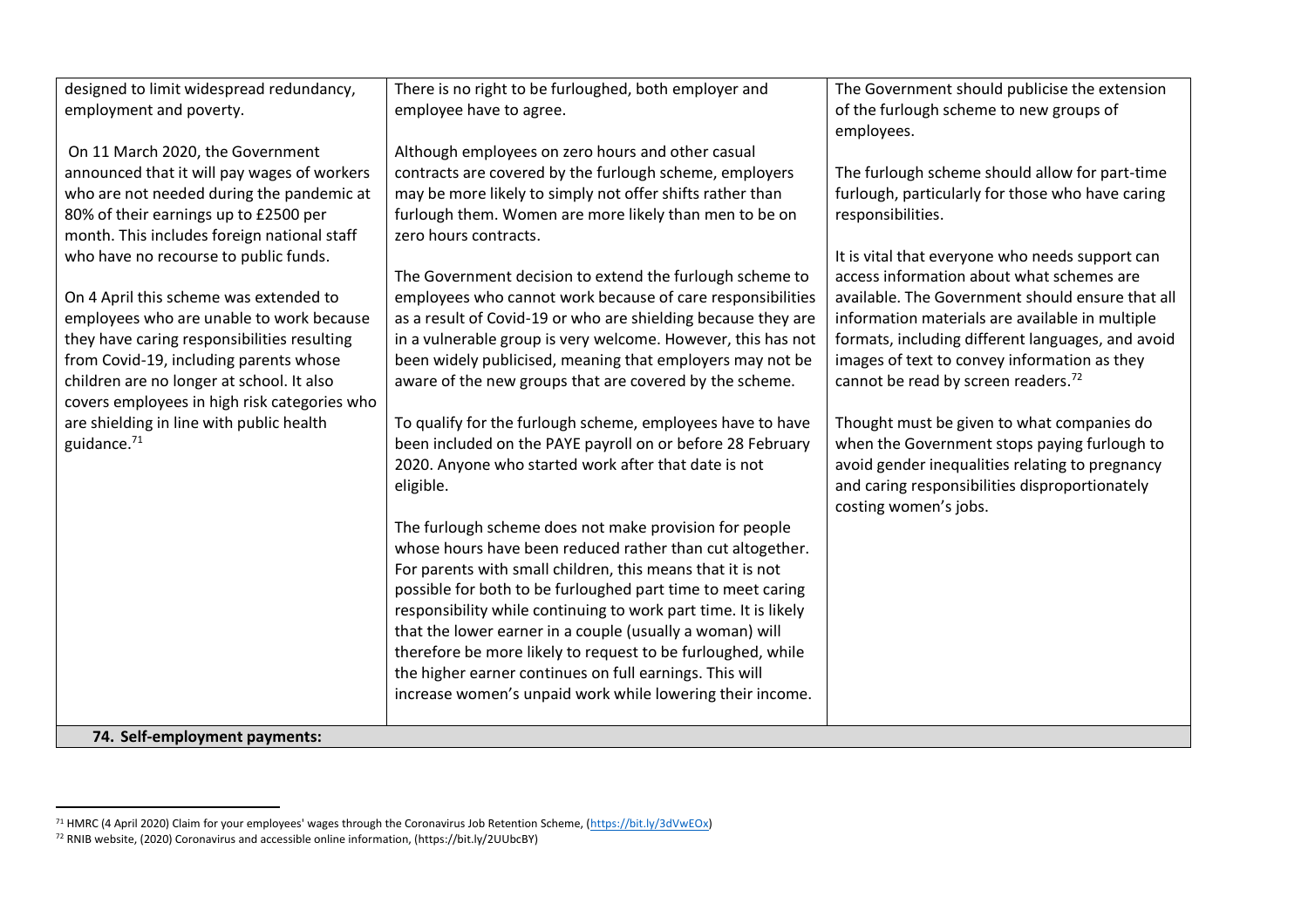| On 26 March, the Government announced it    | The Institute for Fiscal Studies has highlighted <sup>73</sup> that                                                     | The three year period over which average           |
|---------------------------------------------|-------------------------------------------------------------------------------------------------------------------------|----------------------------------------------------|
| will also pay a taxable grant of 80% of     | approximately 2 million people with some self-employment                                                                | earnings are calculated for the Self-employment    |
| average annual earnings for the previous    | income will not be eligible for the Government's self-                                                                  | Income Support Scheme should exclude any           |
| three years to self-employed people earning | employment payments. Around 1.3 million people receive                                                                  | period of maternity, parental, or paternity leave. |
| less than £50,000                           | less than half of their income from self-employment because                                                             |                                                    |
|                                             | they combine self-employment with a part-time job. A                                                                    |                                                    |
|                                             | further 650,000 people started self-employment after April                                                              |                                                    |
|                                             | 2019. Around 225,000 people earn more than £50,000 a                                                                    |                                                    |
|                                             | year from self-employment.                                                                                              |                                                    |
|                                             |                                                                                                                         |                                                    |
|                                             | It is likely that the majority of these people will be men yet                                                          |                                                    |
|                                             | self-employed women are more vulnerable o poverty given                                                                 |                                                    |
|                                             | the self-employed earnings gap: women are 33% of self-                                                                  |                                                    |
|                                             | employed people. In 2016, full-time self-employed women                                                                 |                                                    |
|                                             | earned £243/week, compared to £363 for their male                                                                       |                                                    |
|                                             | counterparts. This is a gender earnings gap of 32%, which is                                                            |                                                    |
|                                             | 12 percentage points higher than for full-time employees. <sup>74</sup>                                                 |                                                    |
|                                             | Women are also the majority (59%) of workers in part-time                                                               |                                                    |
|                                             | self-employment.                                                                                                        |                                                    |
|                                             |                                                                                                                         |                                                    |
|                                             | Those who do qualify will have to wait until June for a lump                                                            |                                                    |
|                                             | sum payment. If they have low household income, they can<br>claim Universal Credit in the meantime and wait 5 weeks for |                                                    |
|                                             |                                                                                                                         |                                                    |
|                                             | their first payment. However, when they receive the lump<br>sum, this may take them over the savings threshold after    |                                                    |
|                                             | which Universal Credit is reduced.                                                                                      |                                                    |
|                                             |                                                                                                                         |                                                    |
|                                             | The calculation of income from self-employment is based on                                                              |                                                    |
|                                             | earnings over the last three years. This means that those                                                               |                                                    |
|                                             | who have taken time off for caring responsibilities will lose                                                           |                                                    |
|                                             | out. This will disproportionately affect women, who are                                                                 |                                                    |
|                                             | more likely to have caring responsibilities, and in particular                                                          |                                                    |
|                                             | mothers who have taken maternity leave. <sup>75</sup>                                                                   |                                                    |

<sup>&</sup>lt;sup>73</sup> IFS (2020) Income protection for the self-employed and employees during the Coronavirus crisis ( $\frac{https://bit.bx/2wamY1u}{https}$ )

<sup>&</sup>lt;sup>74</sup> ONS (2018) Trends in Self-Employment [\(https://bit.ly/2G0JUUM\)](https://bit.ly/2G0JUUM)

<sup>&</sup>lt;sup>75</sup> Maternity Action (2020) Covid-19 FAQs: Maternity pay and benefits for self-employed women ( $\frac{http://bit.ly/2x2qA65)}{http://bit.ly/2x2qA65)}$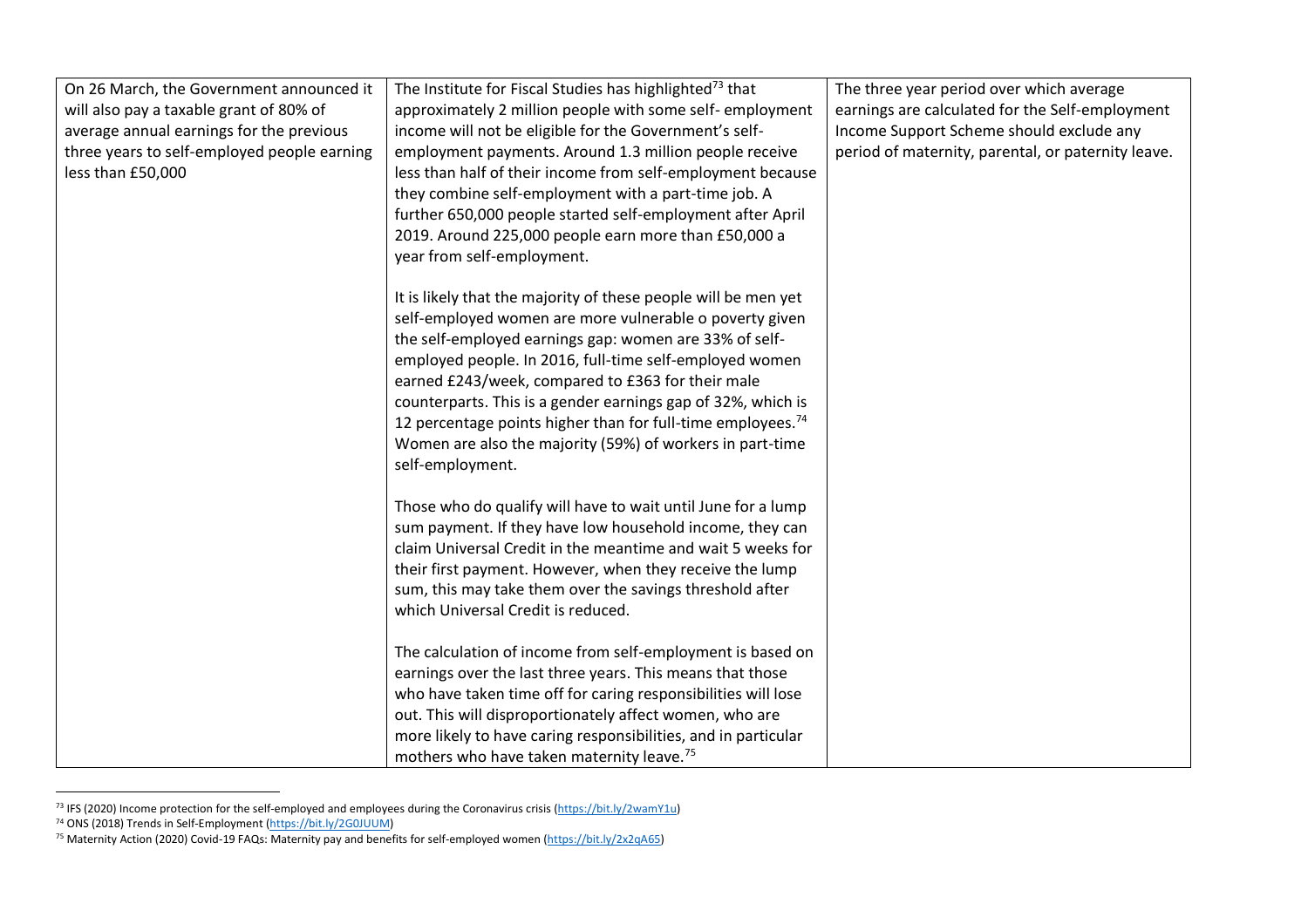| 75. Universal Credit:                                                                                                                                                                                                                                                                                                                                                                                                                                                                                                                                                                                                                                                                                                                                                                                                                                                                              |                                                                                                                                                                                                                                                                                                                                                                                                                                                                                                                                                                    |                                                                                                                                                                                                                                                                                                                                                                                                                                                                                                                                                                                                                                                                                                                                     |
|----------------------------------------------------------------------------------------------------------------------------------------------------------------------------------------------------------------------------------------------------------------------------------------------------------------------------------------------------------------------------------------------------------------------------------------------------------------------------------------------------------------------------------------------------------------------------------------------------------------------------------------------------------------------------------------------------------------------------------------------------------------------------------------------------------------------------------------------------------------------------------------------------|--------------------------------------------------------------------------------------------------------------------------------------------------------------------------------------------------------------------------------------------------------------------------------------------------------------------------------------------------------------------------------------------------------------------------------------------------------------------------------------------------------------------------------------------------------------------|-------------------------------------------------------------------------------------------------------------------------------------------------------------------------------------------------------------------------------------------------------------------------------------------------------------------------------------------------------------------------------------------------------------------------------------------------------------------------------------------------------------------------------------------------------------------------------------------------------------------------------------------------------------------------------------------------------------------------------------|
| These schemes will significantly reduce the<br>number of people requiring social security<br>payments. However, there are still millions<br>who will fall through the net and, with self-<br>employment payments not promised till<br>June, many will need to claim UC in the<br>meantime.<br>The Government has increased the standard<br>allowance in Universal Credit and the basic<br>element in Working Tax Credit by £20 a<br>week on top of planned annual uprating. <sup>76</sup><br>Face-to-face assessments have been<br>replaced with telephone assessments. There<br>has also been an increase in local housing<br>allowance (see below). The Department for<br>Work and Pensions has seen a ten-fold<br>increase in applications for UC in the two<br>weeks since people were asked to stay at<br>home, demonstrating the unprecedented<br>demand the system is facing. <sup>77</sup> | Many of the problems with the design of $UC^{78}$ will now be<br>experienced by increasing numbers of households and<br>individuals. Most immediately, people will feel the impact of<br>the five-week wait to receive their first payment.<br>The two- child limit means that families with third or<br>subsequent children born after April 2017 will not receive<br>support for those children.<br>Payment into a single bank account will exacerbate the risk<br>of financial abuse in households <sup>79</sup> .<br>The level of Universal Credit is too low. | Advance payments under Universal Credit should<br>be widely promoted and converted from a loan<br>into a grant. The five-week wait as it stands will<br>cause unnecessary hardship.<br>The two-child limit and overall benefit cap should<br>be abolished.<br>The Government should allow separate payments<br>of Universal Credit by default.<br>The individual element of UC should be further<br>increased.<br>Local housing allowance rates should be up-rated<br>to reflect the median (50th percentile) local<br>private rents.<br>Existing sanctions and deductions from Universal<br>Credit and Jobseekers Allowance should be<br>removed, and consistency should be applied in<br>automatically halting conditionality and |
|                                                                                                                                                                                                                                                                                                                                                                                                                                                                                                                                                                                                                                                                                                                                                                                                                                                                                                    |                                                                                                                                                                                                                                                                                                                                                                                                                                                                                                                                                                    | administrative benefit withdrawal across all                                                                                                                                                                                                                                                                                                                                                                                                                                                                                                                                                                                                                                                                                        |
|                                                                                                                                                                                                                                                                                                                                                                                                                                                                                                                                                                                                                                                                                                                                                                                                                                                                                                    |                                                                                                                                                                                                                                                                                                                                                                                                                                                                                                                                                                    | benefit payments.<br>The Government should help medium-income<br>households by scrapping rules that lower the<br>level of support for those with savings over<br>£6,000 and rule out people with savings over<br>£16,000.                                                                                                                                                                                                                                                                                                                                                                                                                                                                                                           |

<sup>&</sup>lt;sup>76</sup> DWP (2020) Coronavirus and claiming benefits, [\(https://bit.ly/3aKaTPJ\)](https://bit.ly/3aKaTPJ)

<sup>77</sup> BBC News (2 April 2020) Coronavirus: Nearly a million universal credit claims in past two weeks [\(https://bbc.in/2X5WIQZ\)](https://bbc.in/2X5WIQZ) 

<sup>78</sup> WBG (2017), Universal Credit: A 2017 briefing from the UK Women's Budget Group, (https://bit.ly/2JC3tlI)

<sup>&</sup>lt;sup>79</sup> WBG, SEA and EVAW (2019) Benefits or barriers? Making social security work for survivors of violence and abuse across the UK's four nations (https://bit.ly/39Chevj)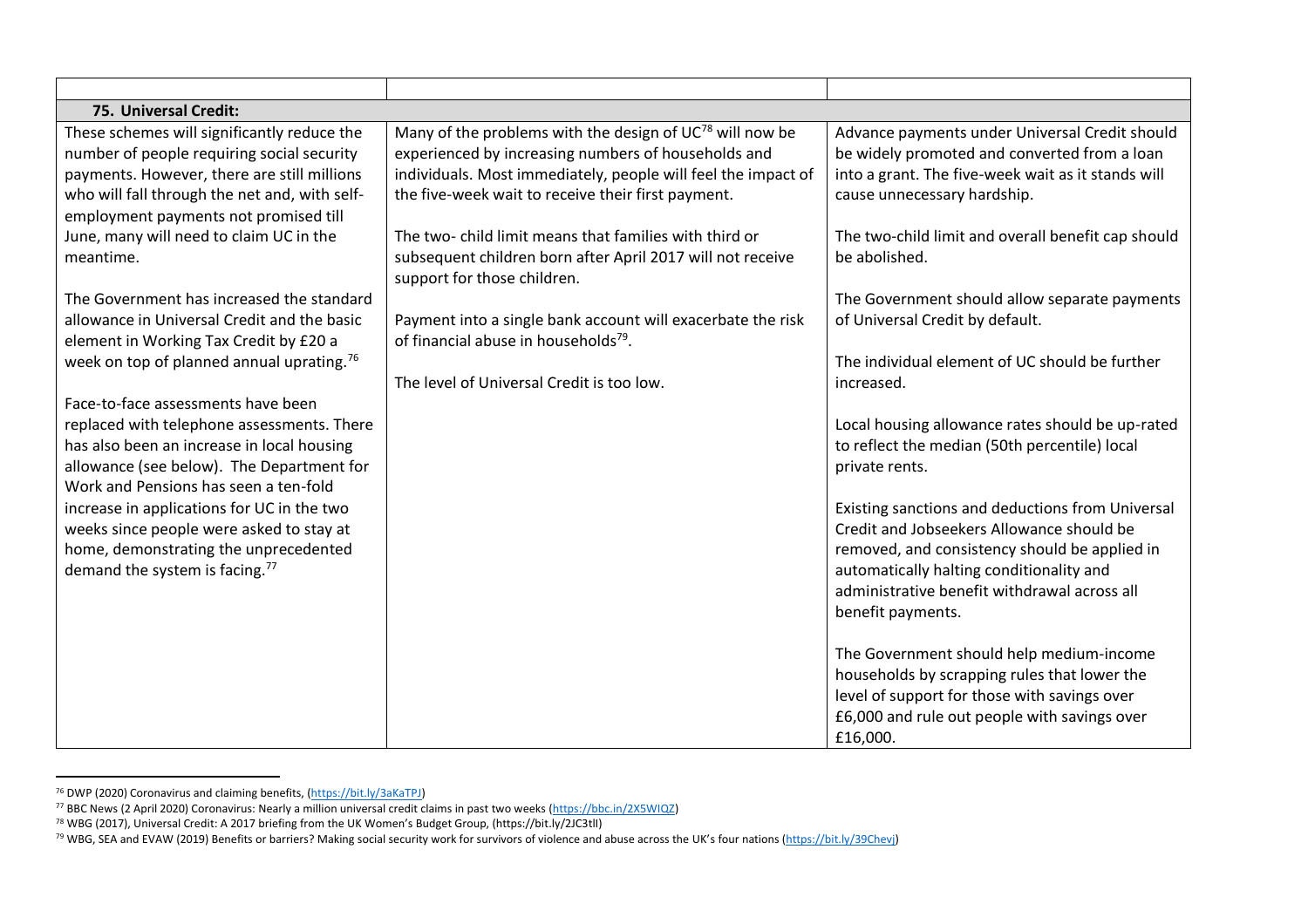| 76. Employment Support Allowance (ESA):                                                                                                                                                                                                                                                                                                                                                             |                                                                                                                                                                                                                                                                                                                                                                                                           |                                                                                                                                                                                                     |
|-----------------------------------------------------------------------------------------------------------------------------------------------------------------------------------------------------------------------------------------------------------------------------------------------------------------------------------------------------------------------------------------------------|-----------------------------------------------------------------------------------------------------------------------------------------------------------------------------------------------------------------------------------------------------------------------------------------------------------------------------------------------------------------------------------------------------------|-----------------------------------------------------------------------------------------------------------------------------------------------------------------------------------------------------|
| There are specific parts of the social security<br>system to support disabled people, and<br>disabled women <sup>80</sup> have been<br>disproportionately affected by cuts and<br>changes since 2010. This includes<br>Employment Support Allowance (ESA) which<br>can be claimed by employees or self-<br>employed people unable to work due to<br>disability or chronic illness.                  | Disabled people claiming ESA do not benefit from the<br>increase in rates to Universal Credit. In the latest DWP data,<br>for August 2019 last year, there were 1.98m legacy ESA<br>claimants, compared with 2.35m Universal Credits in total. <sup>81</sup><br>This picture will have shifted since then but nevertheless a<br>large number of disabled people are missing out on<br>additional support. | The increase to Universal Credit should be<br>applied to all legacy benefits.                                                                                                                       |
| The Chancellor has announced that<br>contributory ESA (for those who have<br>enough National Insurance Contributions)<br>can be paid from day one rather than day 7,<br>without a fit note if they have Covid-19.<br>Whilst welcome, this will not cover women<br>who do not have enough National Insurance<br>Contributions to claim contributory ESA.<br>The Government has also said that people |                                                                                                                                                                                                                                                                                                                                                                                                           |                                                                                                                                                                                                     |
| will not have to attend face-to-face<br>assessments for ESA or Personal<br>Independence Payment (PIP) for 3 months.                                                                                                                                                                                                                                                                                 |                                                                                                                                                                                                                                                                                                                                                                                                           |                                                                                                                                                                                                     |
|                                                                                                                                                                                                                                                                                                                                                                                                     |                                                                                                                                                                                                                                                                                                                                                                                                           |                                                                                                                                                                                                     |
| 77. Statutory Sick Pay (SSP):                                                                                                                                                                                                                                                                                                                                                                       |                                                                                                                                                                                                                                                                                                                                                                                                           |                                                                                                                                                                                                     |
| Workers needing time off sick, or to self-<br>isolate if a family member is ill who qualify<br>for Statutory Sick Pay (SSP) can now claim<br>can now claim from day 1. SSP has been<br>increased from £94.25 a week to £95.85 a                                                                                                                                                                     | SSP is still just £95.85 per week and 1 in 5 workers are not<br>eligible. This is an unliveable amount of money for people<br>trying to self-isolate and contain the spread of Covid-19. Low<br>levels of statutory sick pay, and restricted eligibility increase<br>the risk that people who are ill, or who have been in contact                                                                        | The earnings threshold and employee status for<br>Statutory Sick Pay should be abolished.<br>The rate of SSP should be raised to at least that<br>paid to a full-time worker on the National Living |
| week.                                                                                                                                                                                                                                                                                                                                                                                               | with someone who is ill, will continue to work, risking the<br>spread of the virus.                                                                                                                                                                                                                                                                                                                       | Wage (£322.64 per week).                                                                                                                                                                            |

<sup>&</sup>lt;sup>80</sup> WBG (2018) Disabled women and austerity [\(http://bit.ly/2IfsOSS\)](http://bit.ly/2IfsOSS)

<sup>81</sup> DWP (2020), 'DWP benefits statistical summary, February 2020, accessed ad https://www.gov.uk/government/publications/dwp-benefits-statistics-february-2020/dwp-benefits-statistical-summary-february-2020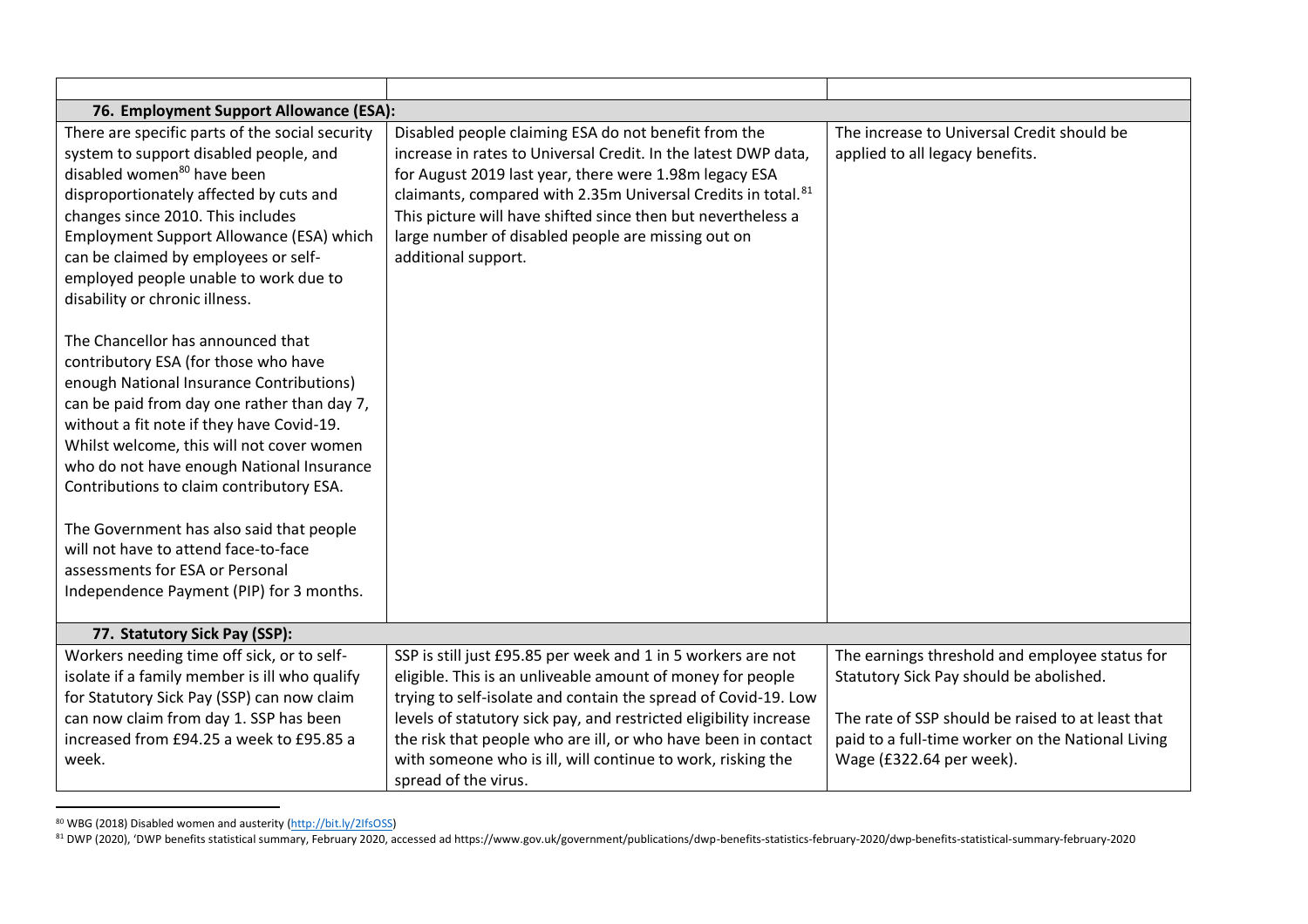|                                                                                                                                               | Women are less likely to qualify for SSP (and other<br>contributory benefits) because of low or intermittent pay,<br>zero-hours contracts and not enough regular hours /<br>earnings due to caring responsibilities: women make up<br>70% <sup>82</sup> of those on jobs not eligible for SSP. They also make<br>up 77% of workers in 'high risk' jobs, so may be more likely<br>to need to claim SSP <sup>83</sup> .                                                                                                                                                                                                                                                                                                                                  | The Government needs to take urgent action to<br>extend sick pay to the self-employed.                                                                                   |
|-----------------------------------------------------------------------------------------------------------------------------------------------|--------------------------------------------------------------------------------------------------------------------------------------------------------------------------------------------------------------------------------------------------------------------------------------------------------------------------------------------------------------------------------------------------------------------------------------------------------------------------------------------------------------------------------------------------------------------------------------------------------------------------------------------------------------------------------------------------------------------------------------------------------|--------------------------------------------------------------------------------------------------------------------------------------------------------------------------|
| 78. Child benefit:                                                                                                                            |                                                                                                                                                                                                                                                                                                                                                                                                                                                                                                                                                                                                                                                                                                                                                        |                                                                                                                                                                          |
| The Government has not yet acted to<br>support parents with children out of school<br>and nursery, although carers can now claim<br>furlough. | Families with children at home as a result of schools,<br>nurseries and other childcare facilities being closed will face<br>increased food and utility costs. This will be particularly hard<br>for low income families who are entitled to free school<br>meals. The National Voucher Scheme is a positive step but<br>risks families falling through the cracks, and will not cover all<br>costs of the outbreak.<br>At the same time, many will be waiting for the first Universal<br>Credit payment or payment for the self-employed so<br>without any source of income. Those who have been<br>furloughed will be on reduced incomes. Child benefit is one<br>of the best targeted and efficient ways of providing support<br>to these families. | Child benefit should be increased to £50 per child<br>per week to cover gaps in free school meals and<br>cover some costs of children being at home full<br>time $84$ .  |
| 79. Carer's Allowance:                                                                                                                        |                                                                                                                                                                                                                                                                                                                                                                                                                                                                                                                                                                                                                                                                                                                                                        |                                                                                                                                                                          |
| Workers with caring responsibilities as a<br>result of Covid-19 can now be furloughed if<br>this means they are unable to work.               | However, those who are already full time caring, or those<br>who have to take on new full time care responsibilities that<br>are not related to Covid-19 are only entitled to Carer's<br>Allowance, currently £67 a week, even less than SSP.                                                                                                                                                                                                                                                                                                                                                                                                                                                                                                          | Carer's allowance should be increased in<br>recognition of increased demand and the<br>importance of providing this care in taking the<br>non-urgent strain off the NHS. |
| 80. Migrant workers and 'No Recourse to Public Funds':                                                                                        |                                                                                                                                                                                                                                                                                                                                                                                                                                                                                                                                                                                                                                                                                                                                                        |                                                                                                                                                                          |
| The Government's furlough rules allow<br>migrant workers to be furloughed.                                                                    | Many migrant women have No Recourse to Public Funds<br>(NRPF). Migrants face particular challenges in being away                                                                                                                                                                                                                                                                                                                                                                                                                                                                                                                                                                                                                                       | NRPF must be suspended immediately.                                                                                                                                      |

<sup>&</sup>lt;sup>82</sup> BBC News (31 March 2020) Coronavirus: Wages, sick pay and time off explained [\(https://bbc.in/3aHccPq\)](https://bbc.in/3aHccPq)

<sup>&</sup>lt;sup>83</sup> WBG (2020) Low paid women at highest risk of exposure to Covid-19 (https://bit.ly/3dRI1a2)

<sup>&</sup>lt;sup>84</sup> LSE (2020) Letter to the Chancellor: Raising Child Benefit to £50 to Help Families through the COVID-19 Pandemic [\(https://bit.ly/2UYNBPh\)](https://bit.ly/2UYNBPh)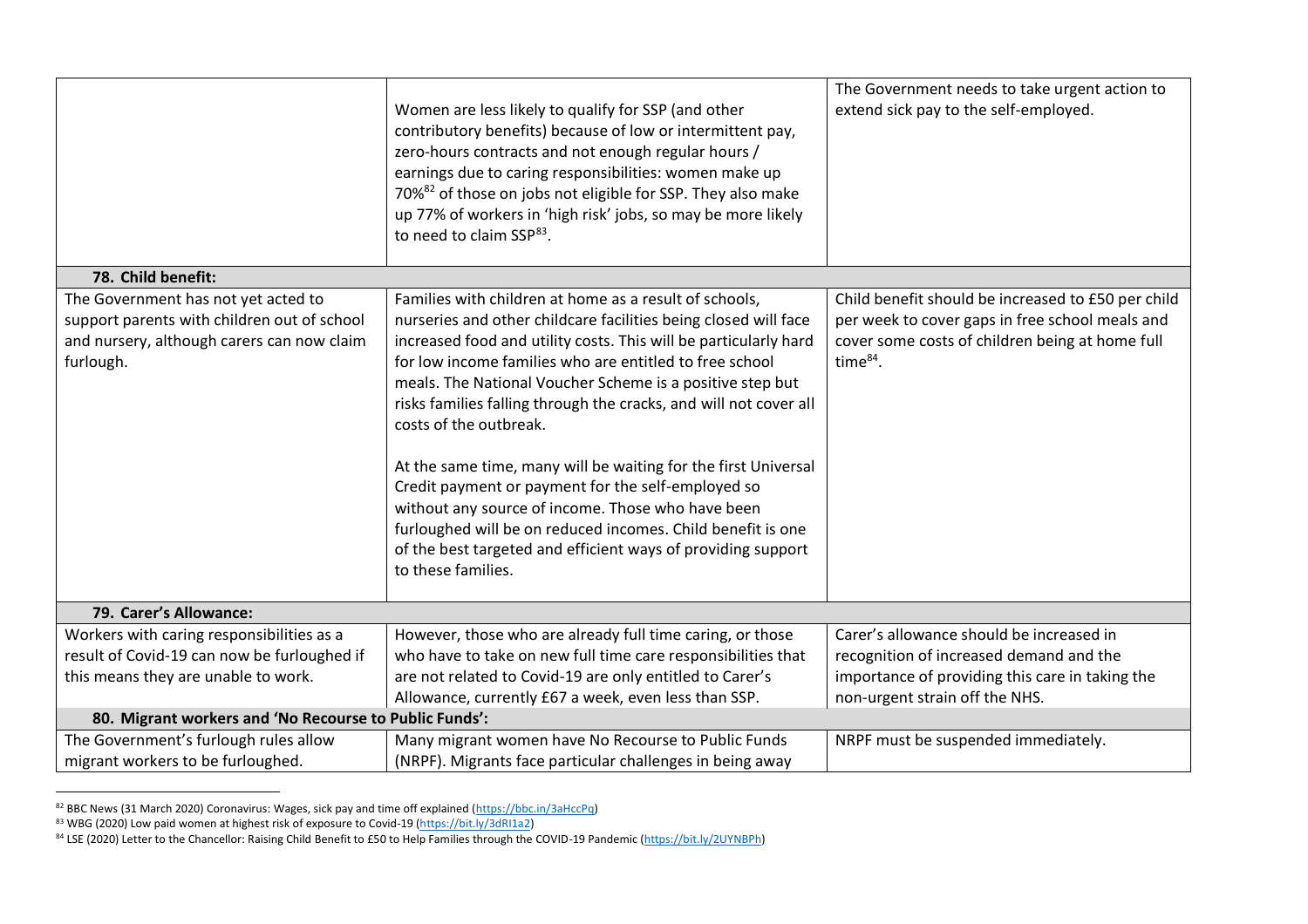| from their loved ones and without socio-economic support<br>compounded by the NRPF policy.                                                                                                                                                                                                                                                                                                                                         | The UK Government should follow the example<br>of other European countries and extend<br>residence and support rights to all.                                                                                                                                                                                                                                                                                                                                                                                                                                                                                                                                                                                    |
|------------------------------------------------------------------------------------------------------------------------------------------------------------------------------------------------------------------------------------------------------------------------------------------------------------------------------------------------------------------------------------------------------------------------------------|------------------------------------------------------------------------------------------------------------------------------------------------------------------------------------------------------------------------------------------------------------------------------------------------------------------------------------------------------------------------------------------------------------------------------------------------------------------------------------------------------------------------------------------------------------------------------------------------------------------------------------------------------------------------------------------------------------------|
| If migrant workers lose their job or hours, they cannot claim<br>Universal Credit, Child Benefit or Housing Benefit. If a<br>migrant woman is experiencing abuse in isolation, she may<br>find it difficult to find a refuge that can take her. The<br>Government's current Covid-19 response ignores the large<br>proportion of the UK population who are born abroad but<br>significantly contribute to society and the economy. | Across many European countries, steps are being<br>taken to mitigate the precarity of migrants:<br>Ireland is extending all immigration visas due to<br>expire in the coming weeks for two months to<br>ensure no one becomes 'illegal' through no fault<br>of their own. <sup>85</sup> Portugal is giving an automatic<br>right of residence to everyone who has an<br>application pending with the Portuguese Home<br>Office equivalent until July. <sup>86</sup> This is to ensure<br>that everyone currently living in the country has<br>access to public services and support during the<br>Coronavirus outbreak, but could also change the<br>way we think about and regulate migration in the<br>future. |

## **Housing**

- **81.** The economic impact of Covid-19 will also exacerbate a pre-existing gender crisis in the housing market. Women's Budget Group research finds huge disparities between mortgage and rent affordability between women and men due to the gender pay gap<sup>87</sup>. With many people set to lose income and earnings in coming months, many groups could struggle to keep a roof over their heads, whilst those already homeless are extremely vulnerable to contracting the virus.
- **82.** In recognition of the economic effects of the crisis, the Government introduced a three-month moratorium for homeowners who are struggling to pay their mortgages as a consequence of having lost their earnings due to the economic impact of the Covid-19 outbreak. Measures were also introduced, in agreement with the industries, to make sure clients facing financial difficulties will not see their energy, water and other utilities cut, with suppliers instructed to reduce or pause bill payments or have them reassessed.

<sup>85</sup> The Irish Times (20 March 2020) Coronavirus: Immigration permits to be extended temporarily [\(https://bit.ly/2ypwy1c\)](https://bit.ly/2ypwy1c)

<sup>86</sup> Reuters (28 March 2020) Portugal to treat migrants as residents during Coronavirus crisis [\(https://reut.rs/2X7NWBW\)](https://reut.rs/2X7NWBW)

<sup>87</sup> WBG (2019) A Home of Her Own: Housing and Women [\(https://bit.ly/2y0k3Jc\)](https://bit.ly/2y0k3Jc)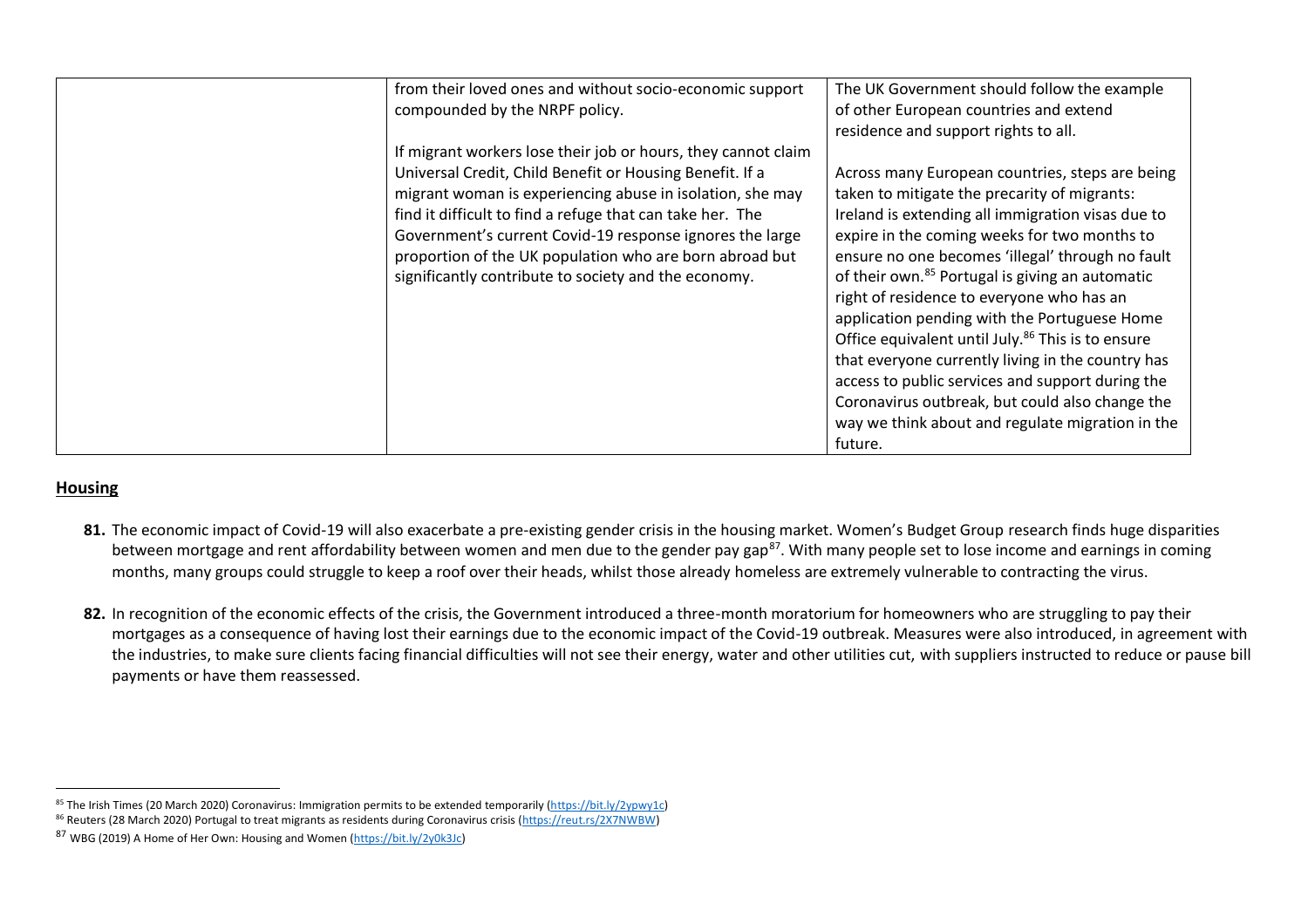- 83. The Government has not announced measures to support renters. Private renters are in a particularly precarious financial situation. 63% reported having no savings at all, which means their home is at risk if they lose their jobs.<sup>88</sup> Meanwhile, the housing affordability gender gap in the UK is a clear example of pre-existing inequalities: on average in England: average rents take 43% of women's median earnings but just 28% of men's<sup>89</sup>.
- 84. Local housing allowance rates have been updated to reflect the 30<sup>th</sup> percentile of local private rents. This is a welcome uprating considering that the vast majority of claimants in the private-rented sector were facing large shortfalls between their housing benefit and rent.<sup>90</sup> However, it will still leave many tenants with average or below average household costs with a shortfall. Women make up 60% of those in households claiming housing benefit,<sup>91</sup> reflecting their higher likelihood of living in poverty.
- **85.** When poverty increases in times of economic crisis, there is a risk of increased homelessness. Already, 67% of statutory homeless people are women and housing unaffordability is also closely linked with violence and abuse (see VAWG section.) Rough sleeping is the visible face of homelessness but just the tip of the iceberg. For every person sleeping rough on the streets, there are 12 households that are homeless. They are usually in temporary accommodation provided by the council, staying temporarily with friends and family or sofa-surfing. Women are the majority of those in these circumstances and single mothers are overrepresented in homeless families.<sup>92</sup>
- **86.** According to Shelter, 5,400 families are currently living in B&Bs and hostels, sharing kitchens and bathrooms and often crammed in one room.<sup>93</sup> Living in temporary accommodation is difficult in the best of times; complying with the Government's lockdown measures is challenging in such circumstances; no privacy takes a toll on people's mental health, and no space to store food or to cook makes it difficult to limit trips to the shops.
- 87. Refugees and asylum seekers are some of the UK's most vulnerable and marginalised people, often living in gender-specific destitution<sup>94</sup>. They are at increased risk of poverty, homelessness and therefore exposure to Covid-19. The Home Office announced that asylum seekers who see their application refused or people granted refugee status will be allowed to stay in their current state accommodation for the next three months.<sup>95</sup> This is a very welcome measure that will spare 50,000 people from becoming homeless during this health crisis, yet there will be thousands of refugees and asylum seekers without access to employment on social security who remain vulnerable to poverty and exposure.

## **Violence Against Women and Girls (VAWG)**

**88.** Home is not always a place of safety. As the World Health Organisation points out, violence against women tends to increase during every type of emergency, including epidemics<sup>96</sup>, and this is supported by growing evidence of increases in demand for VAWG services around the world during Covid-19 'lockdowns in Italy<sup>97</sup>,

<sup>88</sup> MHCLG (2019) English Housing Survey: Headline Report 2018-2019 [\(https://bit.ly/39EM4mX\)](https://bit.ly/39EM4mX) 

<sup>89</sup> WBG (2019) A Home of Her Own: Housing and Women [\(https://bit.ly/2y0k3Jc\)](https://bit.ly/2y0k3Jc)

<sup>90</sup> Shelter (2017) Briefing: Local Housing Allowance Freeze [\(http://bit.ly/2Wq2A4p\)](http://bit.ly/2Wq2A4p) 

<sup>&</sup>lt;sup>91</sup> Assuming couple household claimants include an equal total number of men and women. DWP (2018) Housing Benefit Caseload Statistics: Data to May 2018

<sup>92</sup> WBG (2019) A Home of Her Own: Housing and Women [\(http://bit.ly/2L9c9Ts\)](http://bit.ly/2L9c9Ts)

<sup>93</sup> Shelter (20 March 2020) Self-isolation? Try it as a homeless family living in one room [\(https://bit.ly/2JSBXAh\)](https://bit.ly/2JSBXAh) 

<sup>94</sup> Women for Refugee Women (2020) Will I ever be safe? Asylum seeking women made destitute in the UK [\(https://bit.ly/3aUAqWm\)](https://bit.ly/3aUAqWm)

<sup>95</sup> The Guardian (28 March 2020) Home Office to hold on evicting asylum seekers during lockdown [\(https://bit.ly/2xNttro\)](https://bit.ly/2xNttro) 

<sup>96</sup> WHO (23 March 2020) COVID-19 and violence against women What the health sector/system can do [\(https://bit.ly/2x2IEx5\)](https://bit.ly/2x2IEx5)

<sup>97</sup> The Guardian (28 March 2020) Lockdowns around the world bring rise in domestic violence [\(https://bit.ly/3aBiRum\)](https://bit.ly/3aBiRum)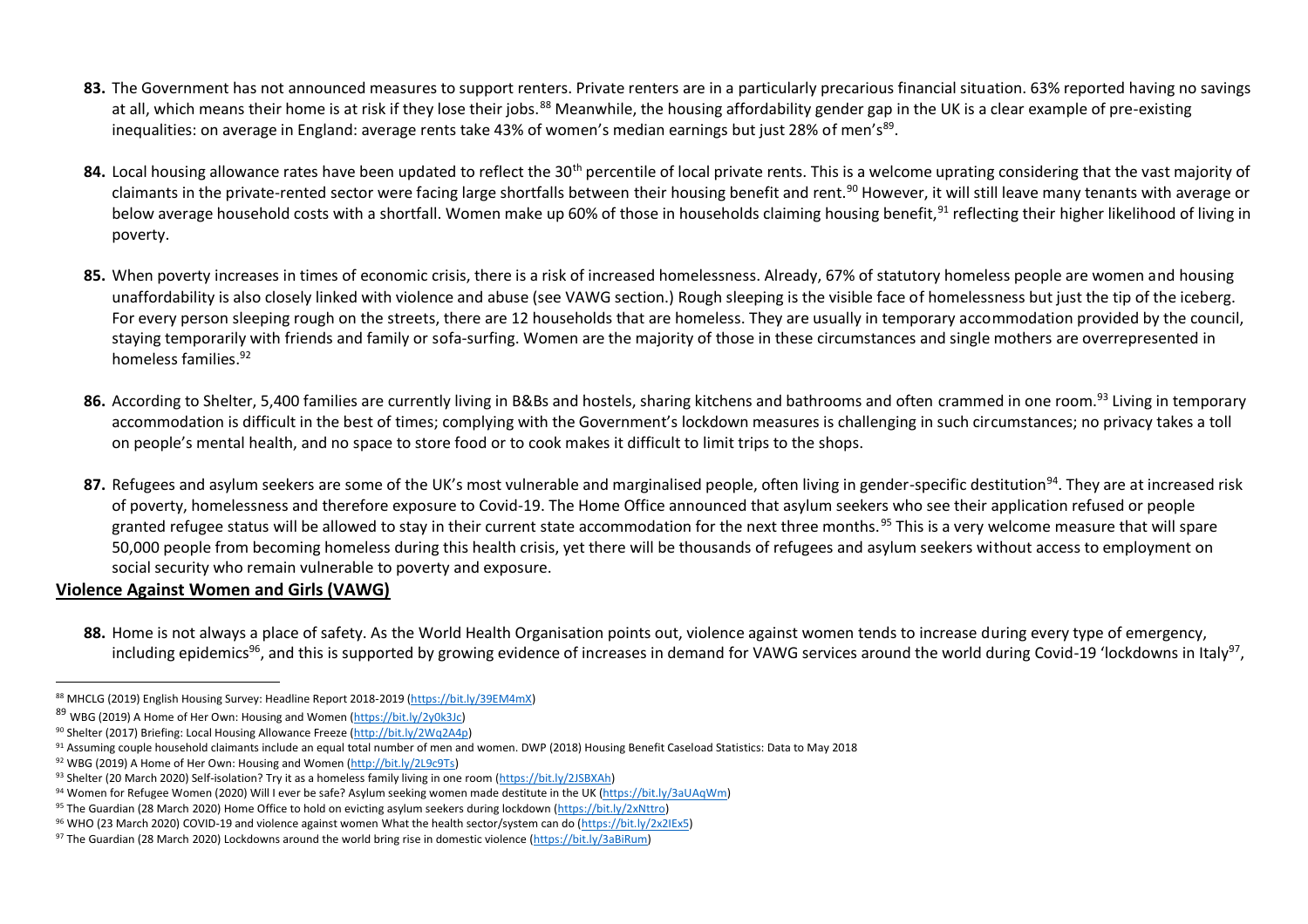China<sup>98</sup> and France<sup>99</sup>. Organisations in the UK working on violence against women and girls (VAWG), have highlighted the impact that self-isolation measures are having on levels of violence and abuse.<sup>100</sup> The National Domestic Abuse Helpline reported a 25% increase in calls and online requests for help since the lockdown.<sup>101</sup>

- **89.** The Women's Budget Group (WBG) is not an organisation providing frontline services therefore this submission does not contain contain detail on VAWG, instead endorsing submissions by those organisations providing those services.
- **90.** Nonetheless, it is crucial that there is an understanding that poverty is both cause and consequence of domestic abuse<sup>102</sup>. Therefore, the social security system has a key role to play in keeping women safe during this crisis.
- **91.** As documented in the Women's Budget Group 2019 report ['Benefits or Barriers'](https://wbg.org.uk/wp-content/uploads/2019/06/Benefits-or-barriers-4-nations-report.pdf) the social security system must be designed with survivors/victims at its centre, especially now. Yet there are several policies which increase the likelihood of women's economic dependence on their partners including the single payment of Universal Credit, NRPF and limitations on spousal visas.

#### **Prisons and detention centres**

**92.** Women in detention in prisons, young offender units or immigration detention centres are some of the most vulnerable to contracting the virus without adequate healthcare, given the lack of space, PPE, staff and healthcare.<sup>103</sup> Women in Prison and other prison reform organisations are calling for early release of people in custody and an immediate reduction in the number of people in prison, young offender institutions, secure training centres and immigration detention settings.<sup>104</sup> With women most likely to be in prison on short sentences (77% for 12 months or less)<sup>105</sup> and for non-violent crimes (82%)<sup>106</sup><sub>L</sub>action is needed to avoid additional deaths in custody.

## **Human rights and democracy**

**93.** There is concern from human rights organisations<sup>107</sup> that the powers given to police, immigration and public health officials to detain or forcibly isolate people could be particularly dangerous for some communities for whom the police do not necessarily represent safety including: victims/survivors of domestic abuse, BAME groups, homeless people, sex-workers/women in prostitution and undocumented migrants.

<sup>98</sup> BBC News (8 March 2020) Coronavirus: Five ways virus upheaval is hitting women in Asia [\(https://bbc.in/2ywsTyR\)](https://bbc.in/2ywsTyR)

<sup>99</sup> France 24 (25 March 2020) Trapped at home: Domestic violence victims at high risk in Coronavirus confinement (https://bit.ly/2yr1UEF)

<sup>&</sup>lt;sup>100</sup> EVAW et al (2020) Statement on Covid-19, [\(https://bit.ly/2R98B4W\)](https://bit.ly/2R98B4W), EVAW, (8 April 2020) Initial Briefing on the COVID-19 Pandemic and the Duty to Prevent Violence Against Women & Girls, [\(https://bit.ly/2Xnd9Zs\)](https://bit.ly/2Xnd9Zs)

<sup>101</sup> BBC News (6 April 2020) Coronavirus: Domestic abuse calls up 25% since lockdown, charity says [\(https://bbc.in/2JLHN6P\)](https://bbc.in/2JLHN6P)

<sup>102</sup> WBG (2019) Benefits or Barriers: [\(https://bit.ly/2XCklkq\)](https://bit.ly/2XCklkq)

<sup>103</sup> The Guardian (19 March 2020) Fears over Coronavirus risk in prisons as first UK inmate case confirmed [\(https://bit.ly/2JGSBD3\)](https://bit.ly/2JGSBD3)

<sup>104</sup> Inquest (2020) NEWS: Over 100 signatories call on Government to immediately reduce number of people in detention settings [\(https://bit.ly/2w9TQaD\)](https://bit.ly/2w9TQaD)

<sup>105</sup> Women in Prison (2019) Key statistics [\(https://bit.ly/2yxo9ci\)](https://bit.ly/2yxo9ci)

<sup>106</sup> Ibid.

<sup>107</sup> E.g. Liberty (2020) New law is biggest restriction on our freedom in a generation [\(https://bit.ly/2wOMTMJ\)](https://bit.ly/2wOMTMJ); Amnesty International UK (2020) Coronavirus Bill must human rights at the centre of response (https://bit.ly/2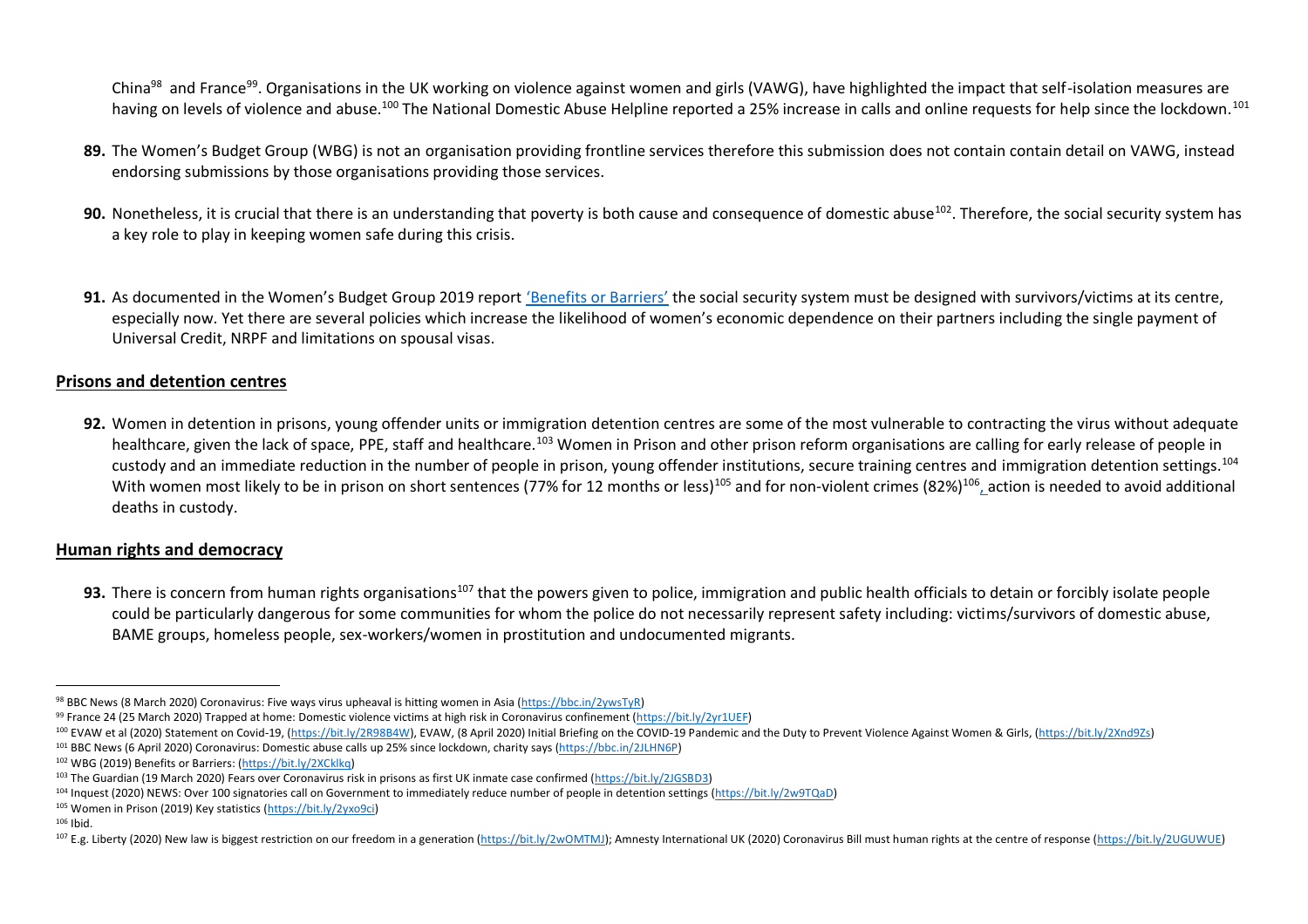- 94. There is also concern<sup>108</sup> that the extended Easter recess could see parliament close temporarily, therefore limiting the scope for democratic scrutiny of Covid-19 measures as well as the post-Brexit trade deals, Domestic Abuse Bill and other key pieces of legislation set to appear before both Houses. Now more than ever, cross-party parliamentary scrutiny is crucial, especially given the dismal representation of women in the cabinet (27%) and Covid-19 response.
- **95.** All Government departments and UK business are focussed on dealing with the impact of Covid-19 and the lock down. This leaves little time to prepare for changing trade arrangements with the EU from the end of 2020. The negotiation period should be extended so that the UK can properly prepare.

## **Additional problems as the lock down eases**

- **96. Increased risk of redundancy among women:** As the lock down eases and the furlough scheme ends many companies are likely to make redundancies. There are concerns that women who have requested furlough or taken unpaid leave because of childcare responsibilities may be more likely to be selected for redundancy. Many companies that are large employers of women may not recover from the crisis, particularly in sectors such as hospitality, retail, childcare and tourism.
- **97. Increased debt as postponed bills become due:** Many credit card and utility companies are offering payment holidays during the immediate crisis, but the debts will remain, and interest will be due on them. This will create additional pressures on women who are made redundant when the furlough scheme ends.
- **98. Increased evictions:** Once the three-month period is over many private tenants may face eviction, particularly if they have been unable to pay their rent.
- **99. Insufficient childcare:** Although some childcare providers have remained open to provide care for key workers' children others have closed. Many of those who remain open are running at a loss. It is likely that many childcare providers will close as a result of the crisis, reducing the already insufficient level of childcare and making it harder for women to return to work.
- **100.** Many parents rely on grandparents to provide childcare. This is particularly true of single parents. It is likely that the lock down will be lifted in stages meaning that working age people will be expected to return to work while older people are still self-isolating and therefore unable to provide childcare.
- **101. Increased pressure on health services:** The NHS has had to cancel or postpone non urgent treatment in order to increase capacity to deal with Covid-19. This includes treatment for people with life limiting and life-threatening conditions. Mental health problems are expected to increase as a result of the lock down. The backlog in cases once the immediate Covid 19 crisis is over will lead to increased waiting lists unless there is significant additional funding.
- **102.** Poor health, including poor mental health, is a significant barrier to economic wellbeing, particularly for poorer women. If waiting lists for people with long term conditions increase this is likely to increase the amount of unpaid care work done by women.

<sup>108</sup> The Guardian (25 March 2020) UK parliament to close early for Easter amid Coronavirus fears [\(https://bit.ly/2UDjA8W\)](https://bit.ly/2UDjA8W)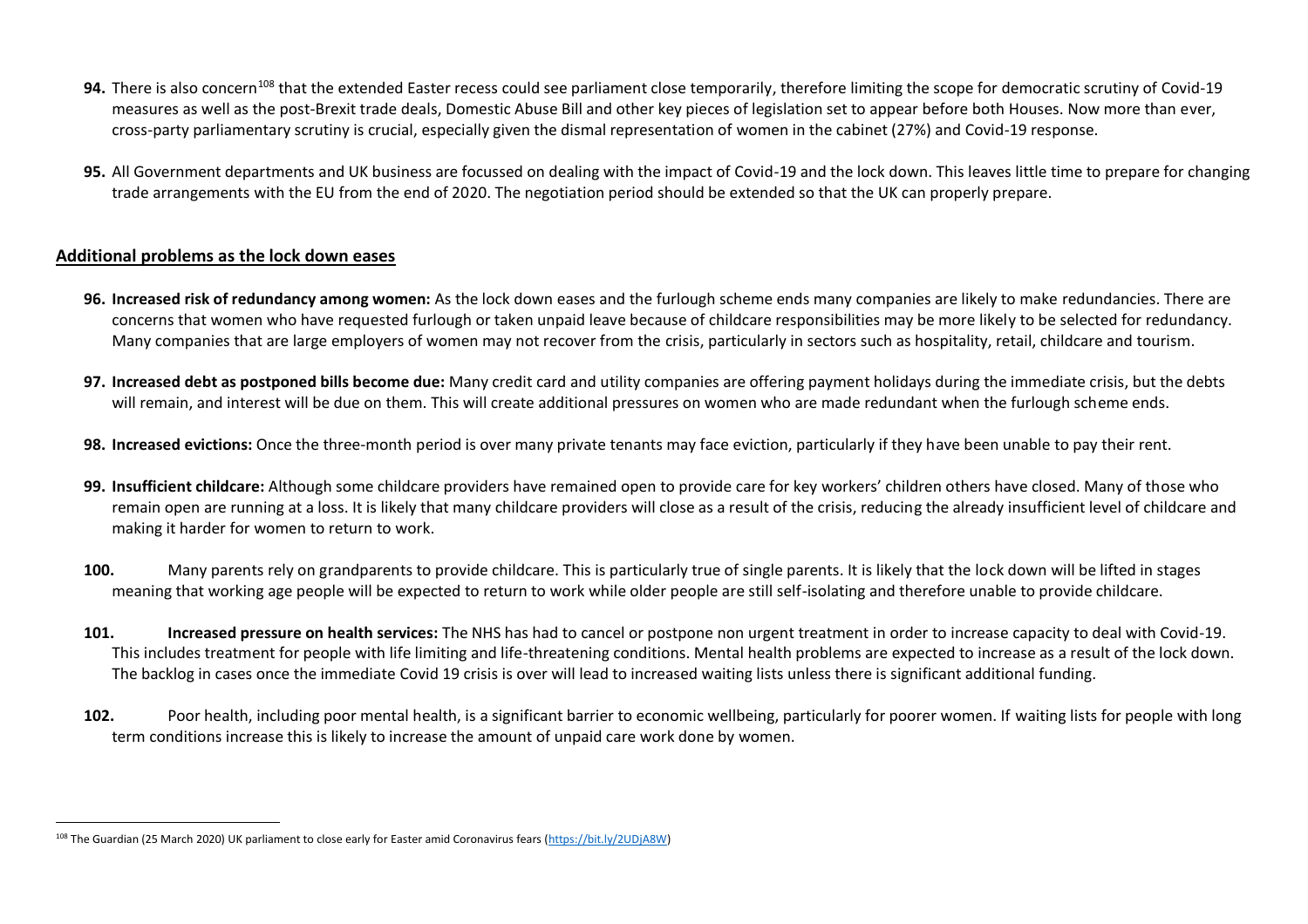**103. Increased pressure on VAWG and other women's services:** Large numbers of women in abusive relationships will not be able to access support at the moment. Once the lock down ends VAWG organisations are expecting a surge in demand for their services. Other women's services are also likely to see an increase in demand.

# **\*ANNEX 1: Key challenges for different groups of women\*\*:**

*\*\*These are only a few of examples of groups of women at risk and there are overlaps, omissions, exceptions and intersections between them.*

## **104. Key challenges for low-paid women**

- **a)** Failure to qualify for Statutory Sick Pay, furlough or self-employment payments and/or high risk of job loss.
- **b)** Challenges in keeping themselves and their families fed and housed in the face of supermarket shortages or income loss. In low-income households, women are most likely to 'go without' to feed or clothe their family.
- **c)** The cruelty of Universal Credit, Carer's Allowance, SSP and other social security transfers. Low paid women are less likely to have savings to fall back on and are more reliant on the state's safety net which has been reduced in recent years.
- **d)** Likelihood of living in overcrowded accommodation without outdoor space and feeling the mental health effects of quarantine.

# **105. Key challenges for pregnant women**

- a) Pregnant women are amongst those with pre-existing health conditions who need to work from home, yet the Government has not extended necessary furlough to those who cannot. There is no clear guidance about what pregnant key workers are supposed to do or furlough guidance.
- b) Self-employed parents who have taken Maternity or Parental Leave over the last 3 years will have a higher risk of their average 3-year income being reduced because they have taken periods of leave in the last 3 years.
- c) Mothers who are furloughed during the period used to calculate Maternity/Paternity ay will only receive 80% of their Maternity Pay.

# **106. Key challenges for disabled women**

- a) Standards of care were lowered by the Coronavirus Act 2020, leaving many disabled people fearful for their care in addition to concerns they will be denied care.
- b) If carers need to self-isolate, disabled people will be left without vital support.
- c) Contributory Employment and Support Allowance is still unavailable to disabled people without enough National Insurance Contributions.
- d) Disabled women claiming legacy benefits rather than Universal Credit will not benefit from the increase in UC rates.
- e) Disabled women are twice as likely as non-disabled women to experience domestic abuse and face more barriers seeking support, so challenges for victims/survivors apply.
- f) Disabled women already face lower earnings but higher costs of living, including care. Loss of earnings could be detrimental to their wellbeing and quality of life.

# **107. Key challenges for Black, Asian and Ethnic Minority Women**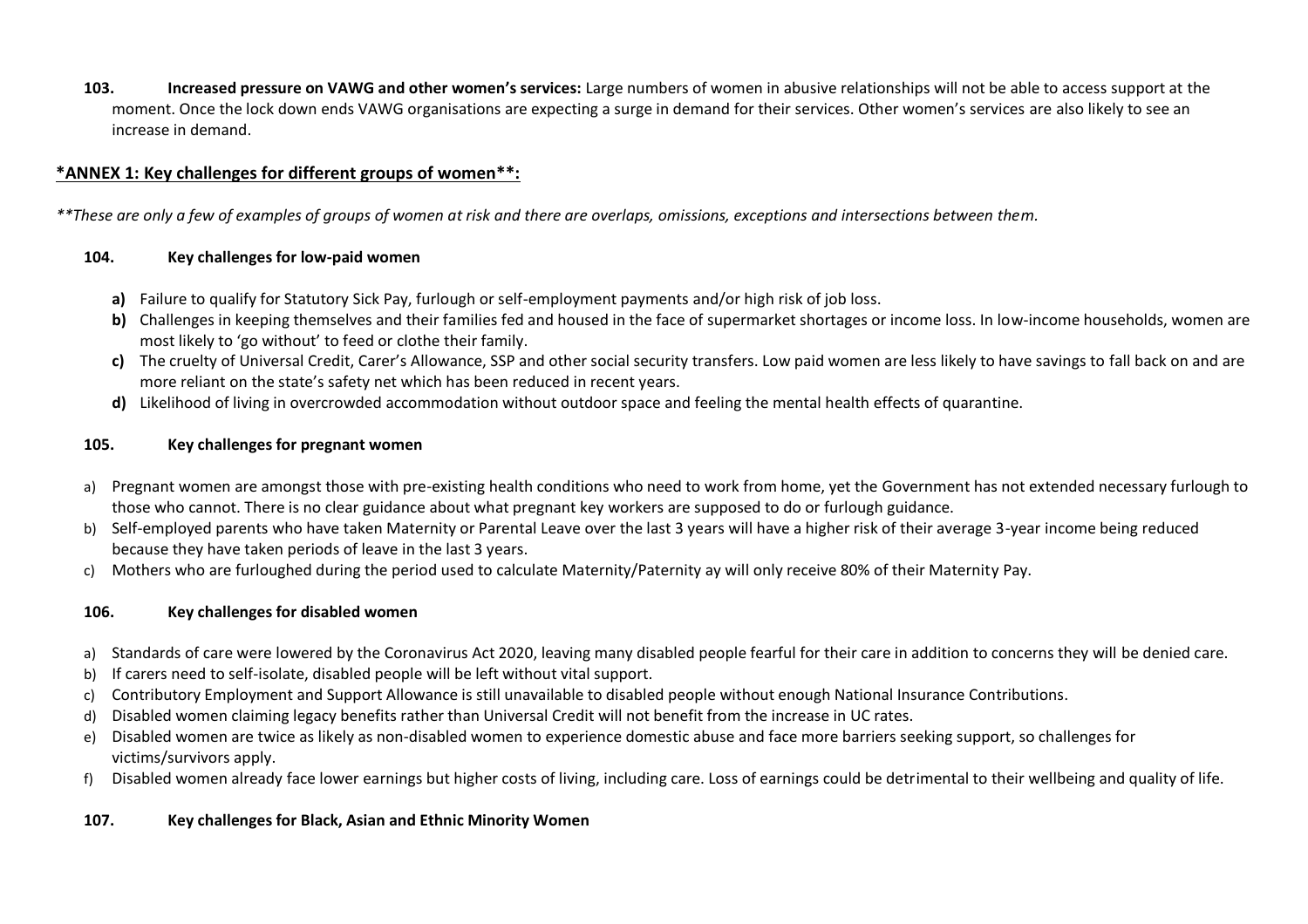- **a)** Black, Asian and Ethnic Minority women are three times more likely to be in precarious work, so they are less likely to qualify for furlough or Statutory Sick Pay.
- **b)** They are also more likely to be low paid and already living in poverty. They also have lower levels of savings to cope with a fall in earnings.
- **c)** BAME women are overrepresented in the health service where they face increased exposure and shortages of or unsuitable PPE.
- **d)** BAME families are statistically more likely to have more than 3 children, which means they face additional costs of school closure and struggle with the two-child limit on benefits within Universal Credit
- **e)** VAWG services led 'by and for' BAME women already face funding difficulties, and a fall in donations will be disproportionately felt by these services.
- **f)** Fake news about the inception of Covid-19 has seen incidents of racist hate crime and xenophobia.

## **108. Key challenges for victims/survivors of abuse**

- a) Being enclosed with an abusive partner in self-isolation without support networks confronts victims/survivors with an impossible challenge.
- b) Increased demand for online services and helplines meaning additional funding is required to meet need
- c) Specialist VAWG services are struggling to access the technology they need and cover the costs of backfilling staff
- d) Decreased funding for services as a result of cancellation of sponsored events and donations, and the risk of lost rental income in refuges
- e) Financial abuse, heightened in times of economic downturn, could see women more likely to go hungry during isolation or facing further barriers to leaving.
- f) Enforcing self-isolation and social distancing in refuges and shelters is challenging and government commitment to PPE and testing is urgently required
- g) For survivors of trauma, self-isolation can cause serious mental health problems.

# **109. Key challenges for migrant women**

- a) Migrant women still have no recourse to public funds, meaning that if they lose their jobs, hours or home they cannot claim social security.
- b) Migrant women victims/survivors of abuse with no recourse cannot access women's refuges.
- c) Despite being overrepresented in frontline work like care, migrants are paying for the NHS twice through the Immigration Health Surcharge and their taxes.
- d) Undocumented migrants may fear seeking treatment from the NHS due to connections with immigration enforcement and fear of charging.
- e) Women in detention centres are at high risk of contracting the virus without adequate staff, space or healthcare.

# **110. Key challenges for older women**

- a) Older women (particularly over the age of 65) are at higher risk of experiencing complications if they contract Covid-19, especially if they have underlying health conditions.
- b) Gender pension inequality also means that women pensioners are significantly more likely to be living in poverty than men. On average, men have 11 times the private pension wealth of women and 23% of single woman pensioners are living in poverty.
- c) Accessing necessities is complicated for older people if they cannot leave the home, especially given the lack of availability of online deliveries.
- d) The Coronavirus Act 2020 'relaxes' hard-won standards in the Care Act 2004, to the detriment of many older people receiving social care.